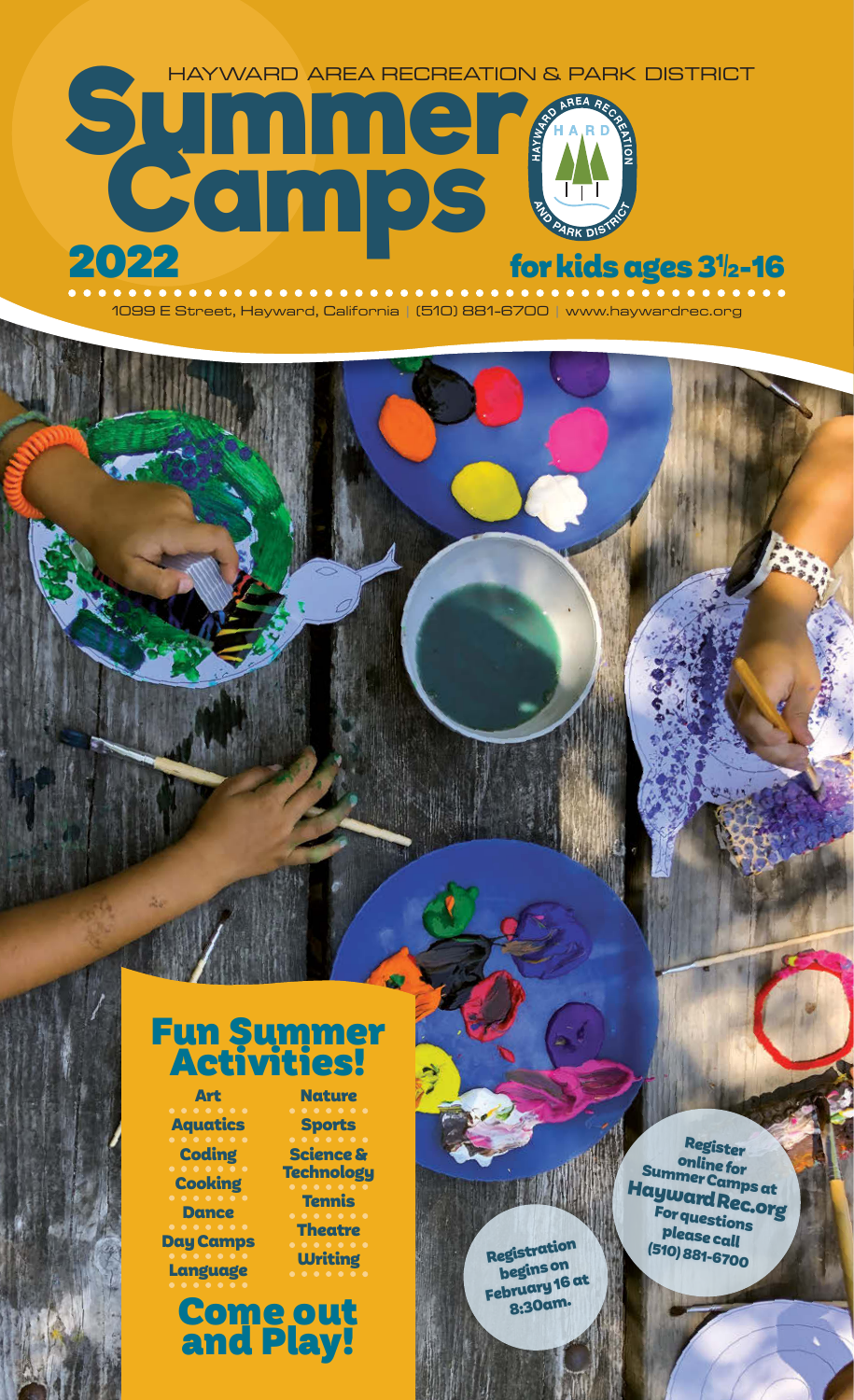# Summer <sup>forkids ages 31<sub>2-16</sub></sup>

# Art

# Eric Carle Read and Draw Workshop

We will explore the world of Eric Carle in this workshop full of art and reading. Each day we will read a different Eric Carle book, and then draw a Young Rembrandts lesson which incorporates one aspect of the book we just enjoyed. We will learn how to draw a variety of creatures, including: a caterpillar, a ladybug, a crab and more. Come explore the land of Eric Carle with Young Rembrandts. **Monday-Friday 11:00am-1:00pm** 

|  | monuay-rinuay n.ooann-n.oopm |  |                                                           |  |
|--|------------------------------|--|-----------------------------------------------------------|--|
|  |                              |  | 21208 4-6 yr Jul 18-Jul 22 5 classes ACC Rembrandts \$157 |  |

#### Jr. Space Workshop

We will explore a farm and all the elements that are seen on a farm, including a barn and a tractor, among others. In addition, we will learn to draw a variety of animals that live and play on our farm. On the last day we will combine all the pieces we learned previously into one large farm scene - full of fun!

**Monday-Friday 11:00am-1:00pm** 

|  | 21210 4-6 yr Jul 5-Jul 8 | 4 classes ACC | Rembrandts \$131 |  |
|--|--------------------------|---------------|------------------|--|
|  |                          |               |                  |  |

# Jr. Under the Sea Drawing Workshop

Under the sea makes us think of mermaids, fish, shipwrecks and even sharks. All of these will inspire our work as we draw many animal and human characters found under the sea. Our last day will be exciting as we combine the subject matter, we have learned into one larger drawing with a story of its own.

|  | Monday-Friday 11:00am-1:00pm |  |                  |  |
|--|------------------------------|--|------------------|--|
|  |                              |  | Rembrandts \$157 |  |

# Jr. Zoo Drawing Workshop

Join us as we learn to draw a variety of animals found at our local zoo. We will draw giraffes, lions, tigers, birds and more. Our final day will result in one large scene of the zoo, divided into several habitats and incorporating the animal friends we have learned to draw.

```
Monday-Friday 11:00am-12:30pm
```

```
21212 5-8 yr Jul 11-Jul 15 5 classes ACC Rembrandts $157
```
# Princess Drawing Workshop

Everybody loves to play dress-up! In this workshop we will learn to draw ourselves in glamour wear. Day 1, we will draw accessories including purses, crowns, and jewelry. On Day 2 and 3, we will draw simple faces with crowns and hats. Day 4 and 5 we will revisit the first three days while we draw figures wearing fancy gowns with a variety of accessories. Step-by-step Young Rembrandts drawing techniques will ensure our success!

#### **Monday-Friday 11:00am-1:00pm**

|  |  | 21209 4-6 yr Aug 1-Aug 5 5 classes ACC |  |  | Rembrandts \$157 |  |
|--|--|----------------------------------------|--|--|------------------|--|
|--|--|----------------------------------------|--|--|------------------|--|

# Sewing Summer Camp

"Mom, I want to learn how to sew!" Sewing is not only fun and creative; but it is a useful learning skill. Children will learn how to safely thread a needle, work with patterns and hand sew their own pieces. Sewing techniques taught in this class include running stitch, slipstitch, how to sew buttons and more. *\$25 material fee due to instructor on first day of camp.* 

#### **Monday-Friday 9:00am-12:00pm**

|  | 20646 6-10 yr Jun 6-Jun 10 5 classes ACC   |  | \$255 |
|--|--------------------------------------------|--|-------|
|  | 20649 6-10 yr Jul 18-Jul 22 5 classes ACC  |  | \$255 |
|  | Monday-Friday 1:30pm-4:30pm                |  |       |
|  | 20839 6-10 yr Jul 11-Jul 15 5 classes CHCC |  | \$255 |

# Aquatics

# Jr. Lifeguard & Leadership Camp

Learn what it takes to be a lifeguard. Participants learn the skills needed to become a lifeguard that includes lifesaving skills and first aid. Participants will also learn how to help teach swim lessons with a swim instructor. Participant must be able to swim at least 50 yards of coordinated front crawl. This not a lifeguard certification course, participants will still need to take a pass a Lifeguard Training class in order to get certified in Lifeguarding .

| Monday-Friday 9:00am-4:00pm |                                             |                 |  |       |  |  |  |  |  |
|-----------------------------|---------------------------------------------|-----------------|--|-------|--|--|--|--|--|
|                             | 21052 11-15 yr Jun 13-Jun 24 9 classes CVSC |                 |  | \$405 |  |  |  |  |  |
|                             | 21053 11-15 yr Jun 27-Jul 8 9 classes CVSC  |                 |  | \$405 |  |  |  |  |  |
|                             | 21054 11-15 yr Jul 11-Jul 22                | 10 classes CVSC |  | \$450 |  |  |  |  |  |
|                             | 21056 11-15 yr Jul 25-Aug 5 10 classes CVSC |                 |  | \$450 |  |  |  |  |  |

# Swim / Tennis Camp

Join this swim/tennis camp! Work on forehand, backhand, breaststroke, and back stroke. Activities will include basic tennis skills and strategy, water safety skills and games. Camp will begin with tennis activities and conclude with swimming. Bring a bag lunch, your own tennis racquet, and a can of new tennis balls to the first class.

## **Monday-Friday 9:00am-4:00pm**

| 21057 | 8-12 yr   | Jun 6-Jun 10  | 5 classes | HP | \$225 |
|-------|-----------|---------------|-----------|----|-------|
| 21059 | $8-12$ yr | Jun 13-Jun 17 | 5 classes | HP | \$225 |
| 21061 | 8-12 yr   | Jun 21-Jun 24 | 4 classes | HP | \$180 |
| 21062 | 8-12 yr   | Jun 27-Jul 1  | 5 classes | HP | \$225 |
| 21064 | 8-12 yr   | Jul 5-Jul 8   | 4 classes | HP | \$180 |
| 21066 | 8-12 yr   | Jul 11-Jul 15 | 5 classes | HP | \$225 |
| 21067 | 8-12 yr   | Jul 18-Jul 22 | 5 classes | HP | \$225 |
| 21069 | 8-12 yr   | Jul 25-Jul 29 | 5 classes | HP | \$225 |
| 21070 | 8-12 yr   | Aug 1-Aug 5   | 5 classes | HP | \$225 |
| 21071 | $8-12$ yr | Aug 8-Aug 12  | 5 classes | HP | \$225 |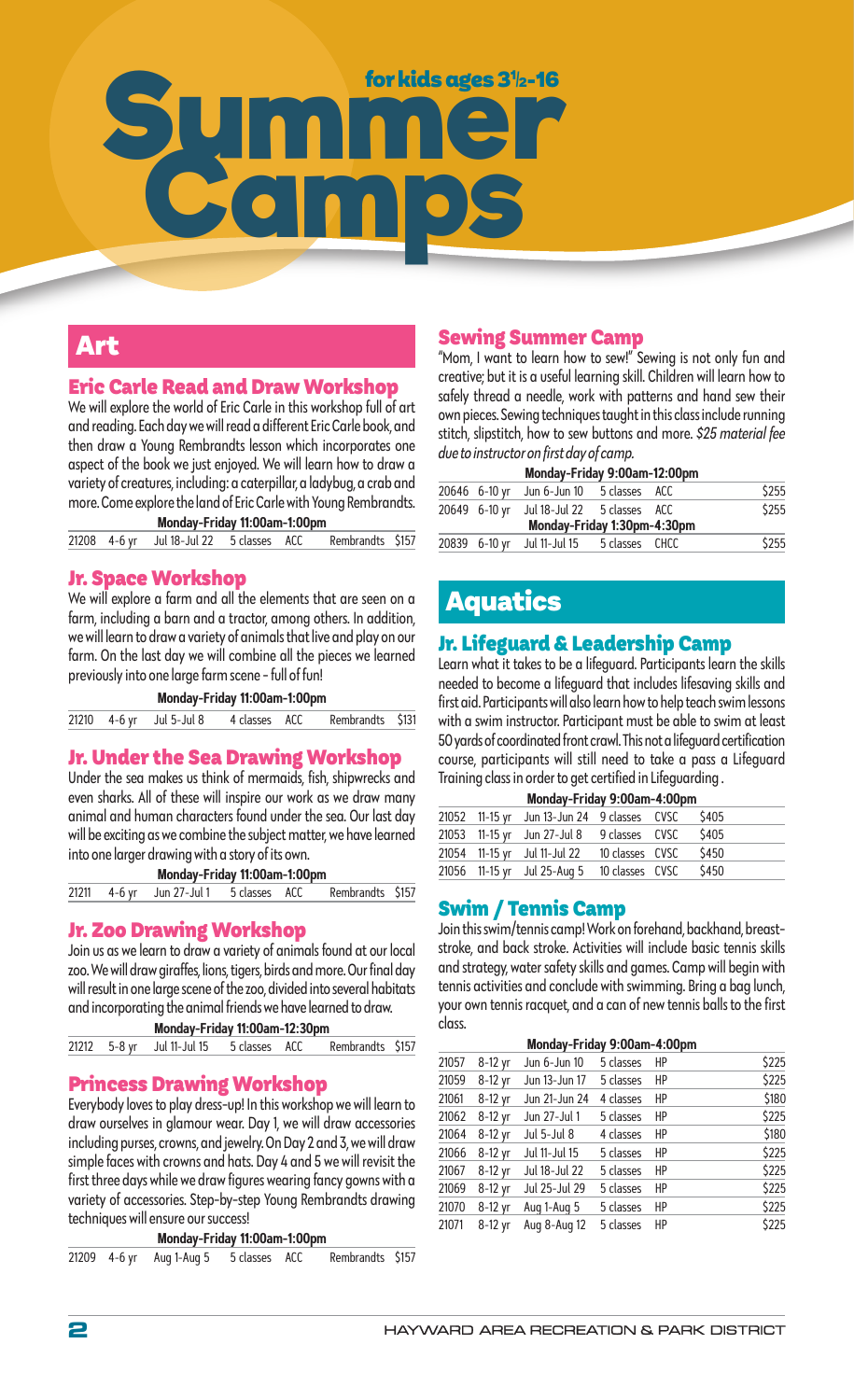# **Coding**

# CODE FOR FUN: #GameMaker: Programming with Scratch

Use your magical programming power to create games that you can share with your friends! During this camp, you will be introduced to Scratch programming and build several games: multi-player, artistic creations, multi-level games. If you have previous experience with Scratch, you will work on more challenging projects. On the last day, you will present a game you created using the Design Thinking process.

| Monday-Friday 9:00am-3:00pm |                                            |  |  |       |  |  |  |
|-----------------------------|--------------------------------------------|--|--|-------|--|--|--|
|                             | 20860 8-12 yr Jul 25-Jul 29 5 classes CHCC |  |  | \$550 |  |  |  |

## CODE FOR FUN:Coding with Robots

Learn through play! Navigate the robots through challenging maze, make them react to their environment, complete coding puzzles on the tablet, work in teams to compete with fun games. You will use a series of fun robots (Dash and Dots, Lego® WeDo and Beebots) to engage with technology and use your critical thinking skills. Combining a real robot with coding fires up the imagination, inspires dreams, and builds confidence!

|  | Tuesday-Friday 9:00am-3:00pm               |  |       |
|--|--------------------------------------------|--|-------|
|  | 20857 7-10 yr Jun 21-Jun 24 4 classes CHCC |  | \$440 |

## CODE FOR FUN: Mobile App Development for Beginners

Anyone Can Build Apps that Impact the World! Create your own interactive apps and games using MIT App Inventor 2 for Android using various features of mobile devices like touch, swipe, flick and tilt. Explore interesting hands-on examples, including simple games and practical tools. Learn computational thinking and collaboration while having fun even if you do not have any prior programming experience.

|  |  | Monday-Friday 9:00am-3:00pm |  |
|--|--|-----------------------------|--|
|  |  |                             |  |

| \$550<br>20858 9-13 yr Jun 27-Jul 1 5 classes CHCC |  |
|----------------------------------------------------|--|
|----------------------------------------------------|--|

## CODE FOR FUN: My First Code with Python

Start coding in Python, one of the most popular, intuitive, opensource programming languages. Learn how to draw colorful spirals and shapes with Turtle graphics module, create fun interactive projects using Repl.it coding environment. Camp focuses on fundamentals of computer programming and computer science concepts.

| Monday-Friday 9:00am-3:00pm |                                            |  |  |       |  |  |  |  |
|-----------------------------|--------------------------------------------|--|--|-------|--|--|--|--|
|                             | 20861 9-13 yr Jul 25-Jul 29 5 classes CHCC |  |  | \$550 |  |  |  |  |

#### CODE FOR FUN: Programming with Bee-Bots

Come and play with your new Robot friend! Program Bee-Bot® robots and send them on fun adventures like going through a maze, navigating through a city and/or adding and subtracting. You will use sequencing, estimation and problem solving to program your robots. Camp also includes activities that focus on computational thinking exercises, studying the technology timeline and computer hardware. This camp is a great introduction to Robotics.

| Tuesday-Friday 9:00am-3:00pm |  |                          |                |  |       |
|------------------------------|--|--------------------------|----------------|--|-------|
|                              |  | 20859 5-7 yr Jul 5-Jul 8 | 4 classes CHCC |  | \$440 |

**See page 12 for the camp facility key 2000F** 



#### CODE FOR FUN:STEM with Sphero Robots

Want to Learn About Robots and STEAM Programming? Sphero is transforming the way kids learn, create, and invent through coding, science, music, and the arts. Enable students to play with Sphero robots and learn fun skills at the same time. Packed with programmable sensors, infrared communication, and a colorful LED light matrix, this popular robotic ball will keep campers engaged as they explore STEM subjects and draw; create their own games with the fleet of robots and then play, compete, or explore how they can make our planet a better and safer place. Come learn robotics, coding, and STEAM fundamentals in this fun new camp!

| Monday-Friday 9:00am-3:00pm |  |                                          |  |  |       |  |
|-----------------------------|--|------------------------------------------|--|--|-------|--|
|                             |  | 20862 9-11 yr Aug 1-Aug 5 5 classes CHCC |  |  | \$550 |  |

#### CODE NINJAS: 3D Printing

Through Adventures in 3D Printing, ninjas will explore design thinking and the innovative process as they learn to prototype and test new creations.

|  | Monday-Friday 1:00pm-4:00pm              |  |       |
|--|------------------------------------------|--|-------|
|  | 20871 7-15 yr Aug 1-Aug 5 5 classes CHCC |  | \$349 |

# CODE NINJAS: Become a Youtuber

Campers will advance both their coding and vlogger skills as they create a complex Scratch, MakeCode, or Roblox game and accompanying video tutorial to be uploaded to their own personalized YouTube channel.

| Monday-Friday 9:00am-12:00pm |  |                                            |  |  |       |  |
|------------------------------|--|--------------------------------------------|--|--|-------|--|
|                              |  | 20872 7-13 yr Jun 13-Jun 17 5 classes CHCC |  |  | \$349 |  |

#### CODE NINJAS: Python

Build an awesome game in the Python programming language and share it with the world!

| Monday-Friday 9:00am-12:00pm |  |
|------------------------------|--|
|------------------------------|--|

| 0905 9-15 yr Jul 18-Jul 22 5 classes SFCC | \$349 |
|-------------------------------------------|-------|
|-------------------------------------------|-------|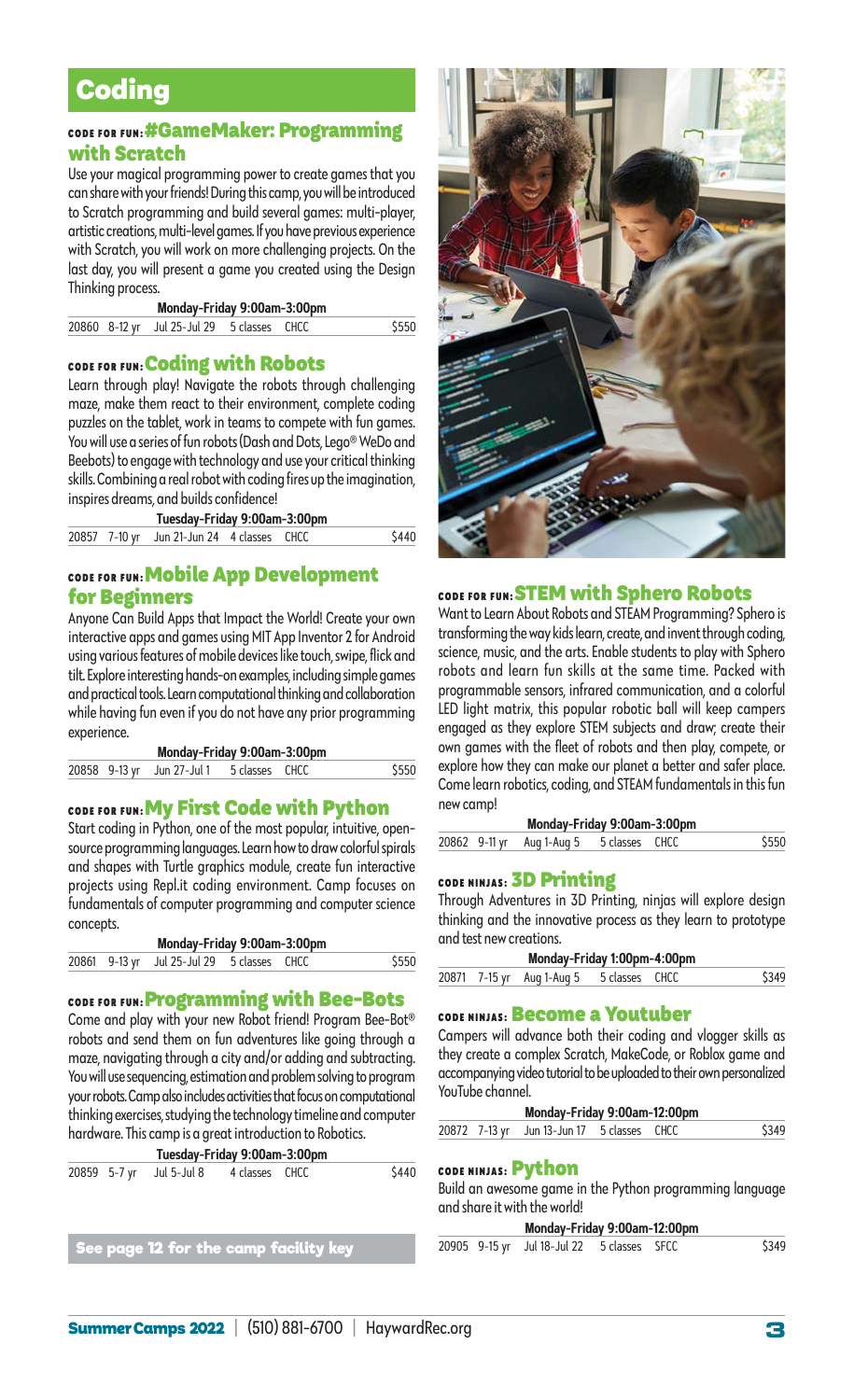# CODE NINJAS: Scratch Jr.

Let us introduce your child to the World of Coding through simple Block Coding. Through this class, your child will learn the Basic Building Blocks towards becoming a Master Coder by creating fun games and interactive stories. \*Reading/Typing skills not required for this class. Student must bring their iPad or Android powered tablet to class.

|  | Monday-Friday 9:00am-12:00pm             |  |       |
|--|------------------------------------------|--|-------|
|  | 20904 5-8 yr Jul 11-Jul 15 5 classes ACC |  | \$349 |

# CODE NINJAS: Minecraft

"Love Minecraft? Want to create amazing builds but feel limited by placing one block at a time in Minecraft? Then this class is for you! Create huge and amazing builds, then place them directly into your Minecraft World! Wow your friends with your impressive Building Minecraft Skills!

| Monday-Friday 1:00pm-4:00pm |              |                             |  |  |       |
|-----------------------------|--------------|-----------------------------|--|--|-------|
|                             | 20907 7-15 r | Jul 11-Jul 15 5 classes ACC |  |  | \$349 |

# CODE NINJAS: Roblox

Roblox Create camp, ninjas learn the basics of game building and creative development in Roblox, a fun, user-generated online gaming platform like Minecraft. Through Roblox, your child can create much more than just a game! Open to all levels of experience, this camp will teach ninjas on how to plan, design, and build their own 3D world! Roblox Create is not textbook based it is instead fully guided by our awesome team of Code Senseis®!

|  | Monday-Friday 9:00am-12:00pm            |  |       |
|--|-----------------------------------------|--|-------|
|  | 20906 7-15 yr Aug 1-Aug 5 5 classes ACC |  | \$349 |

### Coding Challenge Summer Camp

Have you ever logged into Facebook or Instagram and wondered how developers create these websites? If so, this is the class for you! Learn how to make your own website from scratch using HTML.

|  | Monday-Friday 1:00pm-4:00pm |
|--|-----------------------------|
|--|-----------------------------|

|  | 20868 8-14 yr Jun 13-Jun 17 5 classes CHCC Salpekar \$150 |  |  |
|--|-----------------------------------------------------------|--|--|



**See page 12 for the camp facility key**

# **Cooking**

# Cooking Fiesta Summer Camp

Come join our "fiesta" cooking Mexican foods such as enchiladas, churros, etc. Children will learn the history of each dish, will make their own Mexican cookbook to bring home their recipes of each dish, and learn how to cook these delicious dishes. Que Delicioso! *\$35 material fee due to instructor on first day of camp. Please alert instructor of any allergies.* 

|  | Monday-Friday 1:30pm-4:30pm                |  |       |
|--|--------------------------------------------|--|-------|
|  | 20653 6-10 yr Jun 6-Jun 10 5 classes ACC   |  | \$255 |
|  | 20837 6-10 yr Jul 18-Jul 22 5 classes ACC  |  | \$255 |
|  | Monday-Friday 9:00am-12:00pm               |  |       |
|  | 20840 6-10 yr Jul 25-Jul 29 5 classes SFCC |  | \$255 |

#### COOKING ROUND THE WORLD:

# Cooking Round the USA Camp

Campers will visit a different US state each day, learn about what that state is distinctly known for, and eat delicious foods associated with that state. It's a culinary journey around the USA without going on vacation! *\*\*Material Fee to be paid to Cooking Round the World: \$50\*\*After registering for this class please go to www.cookingroundtheworld.com and click on Special Payments Tab to pay the materials fee.* 

| Monday-Friday 9:00am-12:00pm |  |                                           |  |  |              |       |
|------------------------------|--|-------------------------------------------|--|--|--------------|-------|
|                              |  | 20587 6-12 yr Jun 13-Jun 17 5 classes ACC |  |  | <b>Myers</b> | \$250 |

#### COOKING ROUND THE WORLD:

#### Foods Ala- Cartoon Network

Kids will recreate yummy dishes they see on cartoon network such as bacon pancakes from Adventure Time, ramen noodle bowls from Naruto, the sandwich of death from The Regular Show and more. *\*\*Material Fee to be paid to Cooking Round the World: \$50\*\*After registering for this class please go to www.cookingroundtheworld.com and click on Special Payments Tab to pay the materials fee.* 

| Monday-Friday 9:00am-12:00pm |                                          |  |  |              |       |  |
|------------------------------|------------------------------------------|--|--|--------------|-------|--|
|                              | 20589 6-12 yr Jun 27-Jul 1 5 classes ACC |  |  | <b>Myers</b> | \$250 |  |

COOKING ROUND THE WORLD: Nickelodeon Cooking

Children will have fun with foods from Nickelodeon such as the krabby patty from SpongeBob SquarePants, magic muffins from Fairly Oddparents, a picnic spread from Dora the Explorer and more. *\*\*Material Fee to be paid to Cooking Round the World: \$50\*\*After registering for this class please go to www.cookingroundtheworld.com and click on Special Payments Tab to pay the materials fee.* 

| Monday-Friday 9:00am-12:00pm |  |                                           |  |  |       |       |
|------------------------------|--|-------------------------------------------|--|--|-------|-------|
|                              |  | 20592 6-12 yr Aug 15-Aug 19 5 classes ACC |  |  | Myers | \$250 |
|                              |  |                                           |  |  |       |       |

# COOKING ROUND THE WORLD: Star Wars: May the Fork be With You

Campers will visit the dark side and the light side of the galaxy with imaginative food creations from Star Wars characters like Chewbacca, BB8, R2D2, Princess Leia, Yoda and others. *\*\*Material Fee to be paid to Cooking Round the World: \$50\*\*After registering for this class please go to www.cookingroundtheworld.com and click on Special Payments Tab to pay the materials fee.* 

| Monday-Friday 9:00am-12:00pm |                                           |  |  |       |       |  |
|------------------------------|-------------------------------------------|--|--|-------|-------|--|
|                              | 20591 6-12 yr Jul 25-Jul 29 5 classes ACC |  |  | Myers | \$250 |  |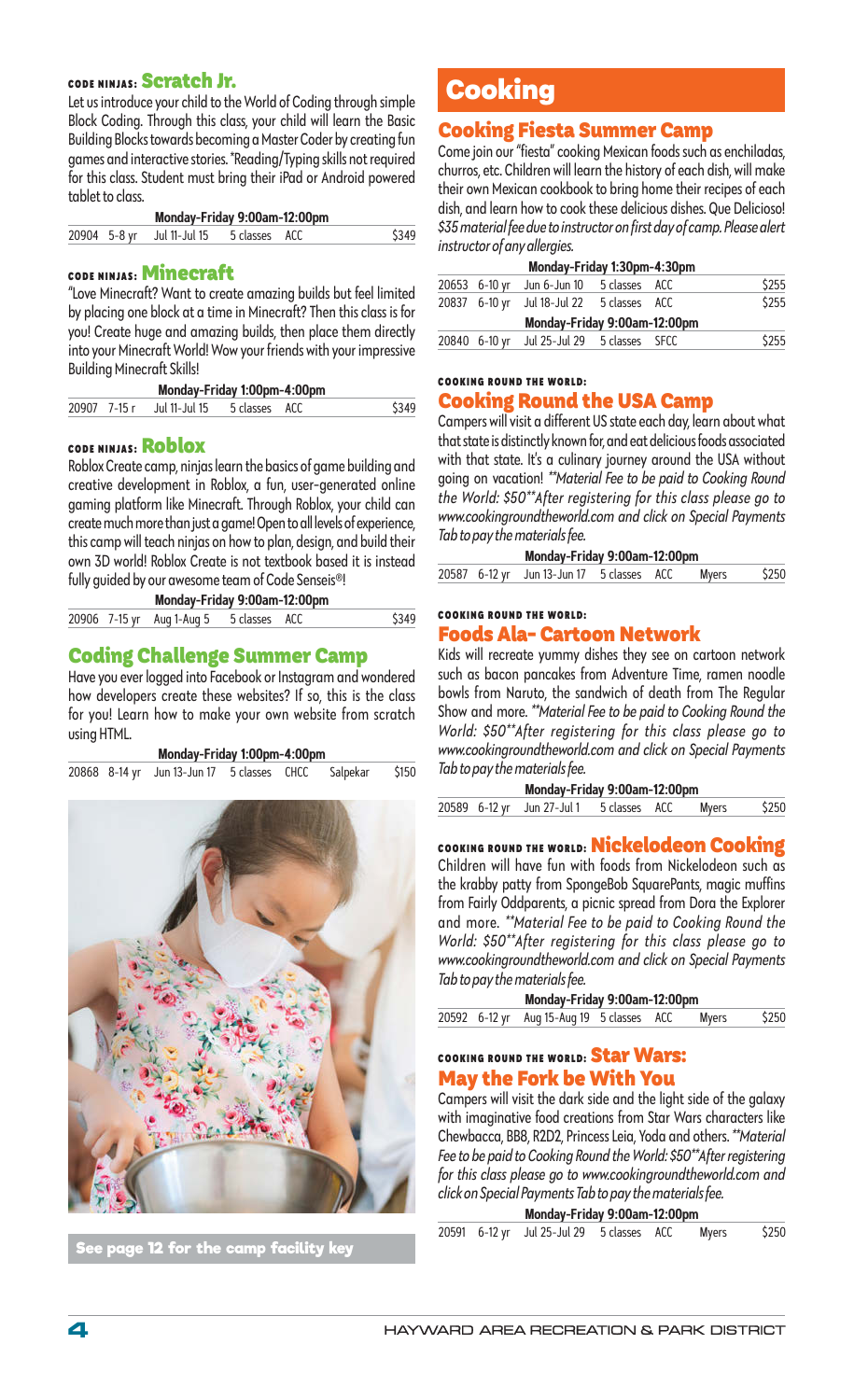# Creative Writing

# Fiery Blossom Creations Creative Writing Camp

Fiery Blossom Creation is a Bay Area based publishing company that mentors kids to write their books and creates a platform to publish them and make them available on Amazon. So, what are you waiting for? Let's get all the creative minds working! *Material fee, payable to instructor \$20.* 

#### **Monday-Friday 9:30am-12:00pm**

20601 7-16 yr Jun 27-Jul 1 5 classes SFCC Kaur \$289

# Dance

#### "Sing" The Movie

Campers, age 4- 8, will join Johnny, Buster Moon, Ash, Rosita, Meena, Miss Crawly and all your favorite characters from the movie, "Sing" as they dance their way through the soundtrack of this fun movie. Your camper will come home humming the songs and tapping their feet!! Arts and crafts, games, and snack as well as fun dance classes are included in each day's camp. Campers will be required to purchase a camp kit that includes all the arts and crafts for the week along with individually wrapped snacks. *The cost of the kit is \$15 and will be available for purchase on the first day of camp. Dress code for camp: play clothes that are easy to move in/tennis shoes.* 

#### **Monday-Friday 10:00am-1:00pm**

|  | 21127 4-8 yr Jun 27-Jul 1 5 classes CVCP CVPA Staff \$340 |  |  |
|--|-----------------------------------------------------------|--|--|
|  | 21128 4-8 yr Aug 1-Aug 5 5 classes CVCP CVPA Staff \$340  |  |  |

# Minion Mania Dance Camp

Minion Mania Dance Camp -"Let's Save The World One Jewel At A Time!" Join us for a great time as campers, age 4-8, dance all week long to their favorite "Despicable Me" songs. Every day will include a different arts & crafts project, games, dance class and more! At the end of the week, your camper will get to dress up as their favorite MINION and dance to all the choreography learned throughout the week. Campers will be required to purchase a camp kit which includes all arts and crafts projects and prepackaged snacks for the entire week of camp. *Camp kit fee is \$15 and is due on the first day of camp. Dress code: play clothes that are easy to move in/tennis shoes.* 

#### **Monday-Friday 10:00am-1:00pm**

|  | 21122 4-8 yr Jun 13-Jun 17 5 classes CVCP CVPA Staff \$340 |  |  |
|--|------------------------------------------------------------|--|--|
|  | 21124 4-8 yr Jul 18-Jul 22 5 classes CVCP CVPA Staff \$340 |  |  |

#### Trolls Dance Camp

Trolls Dance Camp - "Big Hair Don't Care!" Join us for a "trolltastic" time as campers, age 4-8, learn dances to their favorite songs, play games, and get creative with themed arts and crafts and more!! Campers will be required to purchase a camp kit which includes all arts and crafts projects and prepackaged snacks for the entire week of camp. *Camp kit fee is \$15 and is due on the first day of camp. Dress code: play clothes that are easy to move in/tennis shoes.*  **Monday-Friday 10:00am-1:00** 

| Monday-Friday 10:00am-1:00pm |  |                                                           |                |  |                  |  |  |
|------------------------------|--|-----------------------------------------------------------|----------------|--|------------------|--|--|
|                              |  | 21121 4-8 yr Jun 6-Jun 10 5 classes CVCP CVPA Staff \$208 |                |  |                  |  |  |
|                              |  | 21123 4-8 yr Jul 11-Jul 15                                | 5 classes CVCP |  | CVPA Staff \$208 |  |  |

#### Welcome to the Jungle!

Lions and Tigers and Bears? OH MY! Embark on an adventure by dancing your way through the jungle in this delightful dance camp. Campers, age 4-8, will stomp like an elephant to the beat, leap like a leopard to the lyrics, and run in the sun, like the wild animals of the safari. With animal crafts and songs and wildly fun activities, your camper will be soaring the safari. Campers may dress up as their favorite jungle animal on the last day of camp as they invite their family and friends to the jungle for a short performance. Campers will be required to purchase a camp kit which includes all arts and crafts projects and prepackaged snacks for the entire week of camp. *Camp kit fee is \$15 and is due on the first day of camp. Dress code: play clothes that are easy to move in/tennis shoes.* 

#### **Monday-Friday 10:00am-1:00pm**

|  | 21125 4-8 yr Jun 20-Jun 24 5 classes CVCP CVPA Staff \$340 |  |  |
|--|------------------------------------------------------------|--|--|
|  | 21126 4-8 yr Jul 25-Jul 29 5 classes CVCP CVPA Staff \$340 |  |  |

# Day Camps

## Parks Explorer Program

#### PARKS EXPLORER PROGRAM-**Pines (Ages 6-8 yr)**

This new summer camp program introduces participants to the wonderful features of our HARD parks. Participants will learn from staff about the wonders of the local parks that they may have overlooked. This program is designed to ignite the five senses and inspire the youth in our community to get outside and appreciate our neighborhood parks. Fee includes camp shirt and excursions.

|       | <b>Castro Valley</b><br>Monday-Friday 9:00am-3:00pm |                              |                 |  |       |  |
|-------|-----------------------------------------------------|------------------------------|-----------------|--|-------|--|
| 21101 | $6-8$ yr                                            | Jun 6-Jun 17 10 classes CVCC |                 |  | \$375 |  |
| 21102 | 6-8 yr                                              | Jun 21-Jul 1 9 classes CVCC  |                 |  | \$345 |  |
| 21103 | 6-8 yr                                              | Jul 5-Jul 15                 | 9 classes CVCC  |  | \$345 |  |
| 21104 | $6-8$ vr                                            | Jul 18-Jul 29                | 10 classes CVCC |  | \$375 |  |

# **Cherryland**

| Monday-Friday 9:00am-3:00pm |                              |                 |  |       |  |
|-----------------------------|------------------------------|-----------------|--|-------|--|
| 21085 6-8 yr                | Jun 21-Jul 1 9 classes CHCC  |                 |  | \$345 |  |
| 21086 6-8 yr                | Jul 5-Jul 15                 | 9 classes CHCC  |  | \$345 |  |
| 21087 6-8 yr                | Jul 18-Jul 29                | 10 classes CHCC |  | \$375 |  |
| 21088 6-8 yr                | Aug 1-Aug 12 10 classes CHCC |                 |  | \$375 |  |

#### **San Felipe**

| Monday-Friday 9:00am-3:00pm |              |                             |                 |  |       |
|-----------------------------|--------------|-----------------------------|-----------------|--|-------|
|                             | 21093 6-8 yr | Jun 21-Jul 1 9 classes SFCC |                 |  | \$345 |
|                             | 21094 6-8 yr | Jul 5-Jul 15                | 9 classes SFCC  |  | \$345 |
|                             | 21095 6-8 yr | Jul 18-Jul 29               | 10 classes SFCC |  | \$375 |
|                             | 21096 6-8 yr | Aug 1-Aug 12                | 10 classes SFCC |  | \$375 |

# **Southgate**

| Monday-Friday 9:00am-3:00pm |          |                              |                 |  |       |
|-----------------------------|----------|------------------------------|-----------------|--|-------|
| 21113                       | $6-8$ vr | Jun 21-Jul 1 9 classes SGCC  |                 |  | \$345 |
| 21114                       | 6-8 yr   | Jul 5-Jul 15                 | 9 classes SGCC  |  | \$345 |
| 21115                       | 6-8 vr   | Jul 18-Jul 29                | 10 classes SGCC |  | \$375 |
| 21116                       | $6-8$ yr | Aug 1-Aug 12 10 classes SGCC |                 |  | \$375 |

*Parks Explorer Program: Redwoods & Extended Care continued on next page*

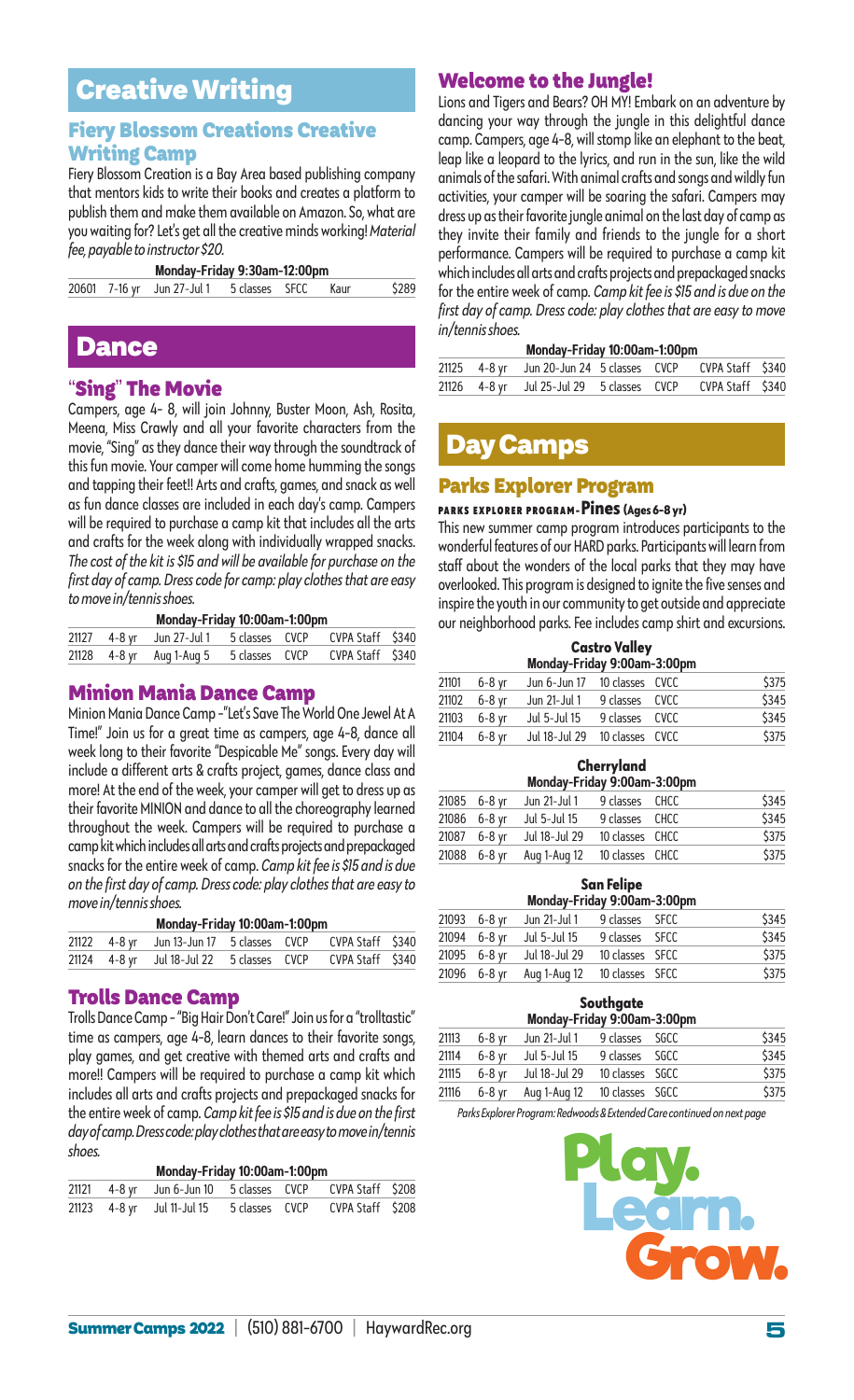#### **Parks Explorer Program - continued**

*See previous page for Parks Explorer Program: Pines (Ages 6-8 yr)*

#### PARKS EXPLOERER PROGRAM-**Redwoods (Ages 9-12 yr)**

New summer camp program introduces participants to the wonderful features of our HARD parks. Participants will learn from staff about the wonders of the local parks that they may have overlooked. This program is designed to ignite the five senses and inspire the youth in our community to get outside and appreciate our neighborhood parks. Fee includes camp shirt and excursions.

#### **Castro Valley**

| Monday-Friday 9:00am-3:00pm |         |                                             |                |  |       |  |  |
|-----------------------------|---------|---------------------------------------------|----------------|--|-------|--|--|
| 21106                       | 9-12 vr | Jun 6-Jun 17 10 classes CVCC                |                |  | \$375 |  |  |
|                             |         | 21107 9-12 yr Jun 21-Jul 1 9 classes CVCC   |                |  | \$345 |  |  |
|                             |         | 21108 9-12 yr Jul 5-Jul 15                  | 9 classes CVCC |  | \$345 |  |  |
|                             |         | 21109 9-12 yr Jul 18-Jul 29 10 classes CVCC |                |  | \$375 |  |  |

#### **Cherryland**

| Monday-Friday 9:00am-3:00pm |  |  |
|-----------------------------|--|--|
|                             |  |  |
|                             |  |  |

|  | 21089 9-12 yr Jun 21-Jul 1                  | 9 classes CHCC | \$345 |
|--|---------------------------------------------|----------------|-------|
|  | 21090 9-12 yr Jul 5-Jul 15                  | 9 classes CHCC | \$345 |
|  | 21091 9-12 yr Jul 18-Jul 29 10 classes CHCC |                | \$375 |
|  | 21092 9-12 yr Aug 1-Aug 12 10 classes CHCC  |                | \$375 |

# **San Felipe**

| Monday-Friday 9:00am-3:00pm |  |                                            |                 |  |       |  |  |
|-----------------------------|--|--------------------------------------------|-----------------|--|-------|--|--|
|                             |  | 21097 9-12 yr Jun 21-Jul 1 9 classes SFCC  |                 |  | \$345 |  |  |
|                             |  | 21098 9-12 yr Jul 5-Jul 15 9 classes SFCC  |                 |  | \$345 |  |  |
|                             |  | 21099 9-12 yr Jul 18-Jul 29                | 10 classes SFCC |  | \$375 |  |  |
|                             |  | 21100 9-12 yr Aug 1-Aug 12 10 classes SFCC |                 |  | \$375 |  |  |

#### **Southgate**

| Monday-Friday 9:00am-3:00pm |  |                                     |                 |  |       |  |  |
|-----------------------------|--|-------------------------------------|-----------------|--|-------|--|--|
| 21105                       |  | 9-12 yr Jun 21-Jul 1 9 classes SGCC |                 |  | \$345 |  |  |
| 21110                       |  | 9-12 yr Jul 5-Jul 15                | 9 classes SGCC  |  | \$345 |  |  |
| 21111                       |  | 9-12 yr Jul 18-Jul 29               | 10 classes SGCC |  | \$375 |  |  |
| 21112                       |  | 9-12 yr Aug 1-Aug 12                | 10 classes SGCC |  | \$375 |  |  |



#### PARKS EXPLORER PROGRAM-**Pines/Redwood Extended Care**

Extend this great camp and enjoy the extra hours that this camp offers.

| <b>Castro Valley Community Center</b><br><b>PM</b><br>Monday-Friday 3:00pm-4:30pm |                                                                   |               |            |             |       |  |  |  |
|-----------------------------------------------------------------------------------|-------------------------------------------------------------------|---------------|------------|-------------|-------|--|--|--|
| 21101                                                                             | $6-12$ yr                                                         | Jun 6-Jun 17  | 10 classes | <b>CVCC</b> | \$100 |  |  |  |
| 21248                                                                             | $6-12$ yr                                                         | Jun 21-Jul 1  | 9 classes  | <b>CVCC</b> | \$90  |  |  |  |
| 21249                                                                             | $6-12$ yr                                                         | Jul 5-Jul 15  | 9 classes  | <b>CVCC</b> | \$90  |  |  |  |
| 21250                                                                             | $6-12$ yr                                                         | Jul 18-Jul 29 | 10 classes | <b>CVCC</b> | \$100 |  |  |  |
| <b>PM</b>                                                                         | <b>Cherryland Community Center</b><br>Monday-Friday 3:00pm-4:30pm |               |            |             |       |  |  |  |
| 21251                                                                             | $6-12$ yr                                                         | Jun 21-Jul 1  | 9 classes  | <b>CHCC</b> | \$90  |  |  |  |
| 21253                                                                             | $6-12$ yr                                                         | Jul 18-Jul 29 | 10 classes | <b>CHCC</b> | \$100 |  |  |  |
| 21254                                                                             | $6-12$ yr                                                         | Aug 1-Aug 12  | 10 classes | <b>CHCC</b> | \$100 |  |  |  |
| <b>PM</b>                                                                         | Monday-Friday 3:00pm-4:30pm                                       |               |            |             |       |  |  |  |
| 21252                                                                             | $6-12$ yr                                                         | Jul 5-Jul 15  | 9 classes  | <b>CHCC</b> | \$90  |  |  |  |

#### **San Felipe Community Center**

| <b>PM</b><br>Monday-Friday 3:00pm-4:30pm |               |                             |                 |  |       |  |
|------------------------------------------|---------------|-----------------------------|-----------------|--|-------|--|
|                                          | 21255 6-11 yr | Jun 21-Jul 1 9 classes SFCC |                 |  | \$90  |  |
|                                          | 21257 6-11 yr | Jul 5-Jul 15                | 9 classes SFCC  |  | \$90  |  |
|                                          | 21258 6-11 yr | Jul 18-Jul 29               | 10 classes SFCC |  | \$100 |  |
|                                          | 21259 6-11 yr | Aug 1-Aug 12                | 10 classes SFCC |  | \$100 |  |

| <b>PM</b> | <b>Southaate Community Center</b><br>Monday-Friday 3:00pm-4:30pm |                             |                 |  |       |  |  |  |
|-----------|------------------------------------------------------------------|-----------------------------|-----------------|--|-------|--|--|--|
| 21256     | $6-11$ vr                                                        | Jun 21-Jul 1 9 classes SGCC |                 |  | \$90  |  |  |  |
| 21260     | $6-11$ vr                                                        | Jul 5-Jul 15                | 9 classes SGCC  |  | \$90  |  |  |  |
| 21261     | $6-11$ vr                                                        | Jul 18-Jul 29               | 10 classes SGCC |  | \$100 |  |  |  |
| 21262     | $6-11$ yr                                                        | Aug 1-Aug 12                | 10 classes SGCC |  | \$100 |  |  |  |

#### East Avenue Camp

### EAC-**Camp Tenderfoot (Ages 5-8 yr)**

Give your camper the chance to enjoy the great outdoors in this fun, play-based camp located in the Hayward Hills Canyon and Green Belt Trails. Campers will learn to appreciate nature, practice camp songs, build friendships and so much more. Fee includes camp t-shirt.

| Monday-Friday 8:45am-3:00pm |          |               |           |     |       |  |  |
|-----------------------------|----------|---------------|-----------|-----|-------|--|--|
| 21073                       | $5-8$ yr | Jun 13-Jun 17 | 5 classes | EAP | \$250 |  |  |
| 21074                       | $5-8$ yr | Jun 21-Jun 24 | 4 classes | EAP | \$225 |  |  |
| 21075                       | $5-8$ yr | Jun 27-Jul 1  | 5 classes | EAP | \$250 |  |  |
| 21076                       | $5-8$ yr | Jul 11-Jul 15 | 5 classes | EAP | \$250 |  |  |
| 21077                       | $5-8$ yr | Jul 18-Jul 22 | 5 classes | EAP | \$250 |  |  |
| 21078                       | $5-8$ yr | Jul 25-Jul 29 | 5 classes | EAP | \$250 |  |  |
| 21079                       | $5-8$ yr | Aug 1-Aug 5   | 5 classes | EAP | \$250 |  |  |
|                             |          |               |           |     |       |  |  |

#### EAC-**Camp Potowatomi (Ages 8-12 yr)**

Expand appreciation for nature and explore the 140 acres of East Ave Park. These 1-week sessions include cookouts, offsite excursions, skit night and an overnight experience. Camp starts at 3:15pm on Thursdays to accommodate the overnight camp out. Fee includes camp T-shirt and excursions.

|       | Monday-Friday 9:00am-3:15pm |                         |           |     |       |  |  |  |
|-------|-----------------------------|-------------------------|-----------|-----|-------|--|--|--|
| 21051 | $8-12$ yr                   | Jun 13-Jun 17 5 classes |           | EAP | \$300 |  |  |  |
| 21055 | $8-12$ yr                   | Jun 21-Jun 24 4 classes |           | EAP | \$240 |  |  |  |
| 21058 | $8-12$ yr                   | Jun 27-Jul 1            | 5 classes | EAP | \$300 |  |  |  |
| 21060 | 8-12 yr                     | Jul 11-Jul 15           | 5 classes | EAP | \$300 |  |  |  |
|       | 21063 8-12 yr               | Jul 18-Jul 22           | 5 classes | EAP | \$300 |  |  |  |
| 21065 | $8-12$ vr                   | Jul 25-Jul 29           | 5 classes | EAP | \$300 |  |  |  |
| 21068 | $8-12$ yr                   | Aug 1-Aug 5             | 5 classes | EAP | \$300 |  |  |  |

**See page 12 for the camp facility key**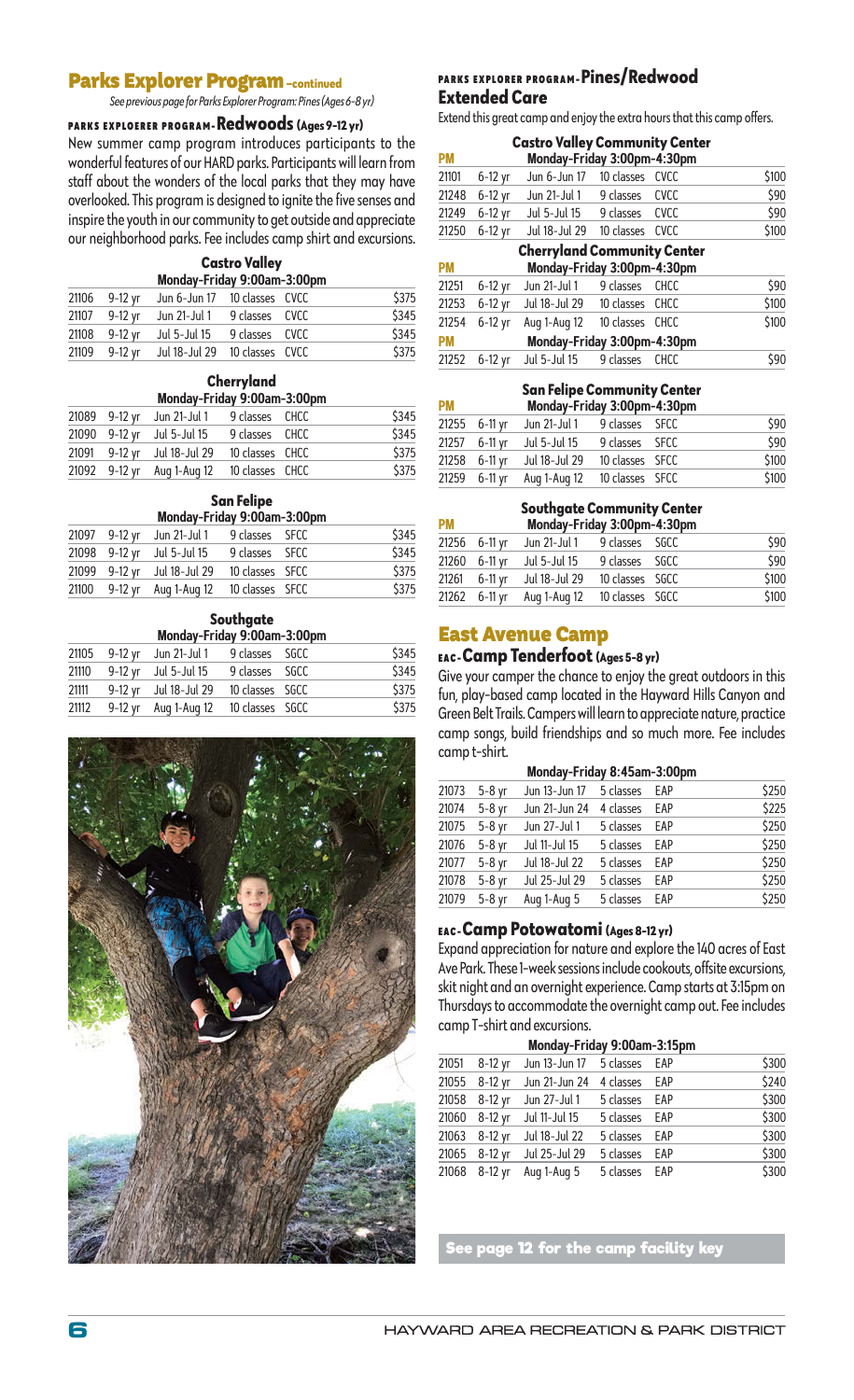#### EAC-**Camp Tenderfoot Extended Care**

Extend this great cam and enjoy the extra hours that this camp offers.

| <b>AM</b> | Monday-Friday 7:30am-8:45am |               |           |     |      |  |  |  |
|-----------|-----------------------------|---------------|-----------|-----|------|--|--|--|
| 21233     | $5-8$ yr                    | Jun 13-Jun 17 | 5 classes | EAP | \$50 |  |  |  |
| 21234     | $5-8$ vr                    | Jun 21-Jun 24 | 4 classes | EAP | \$40 |  |  |  |
| 21236     | $5-8$ yr                    | Jun 27-Jul 1  | 5 classes | EAP | \$50 |  |  |  |
| 21237     | $5-8$ vr                    | Jul 11-Jul 15 | 5 classes | EAP | \$50 |  |  |  |
| 21238     | $5-8$ vr                    | Jul 11-Jul 15 | 5 classes | EAP | \$50 |  |  |  |
| 21239     | $5-8$ yr                    | Jul 25-Jul 29 | 5 classes | EAP | \$50 |  |  |  |
| 21240     | $5-8$ yr                    | Aug 1-Aug 5   | 5 classes | EAP | \$50 |  |  |  |

| <b>PM</b> | Monday-Friday 3:00pm-4:30pm |               |           |     |      |  |  |  |
|-----------|-----------------------------|---------------|-----------|-----|------|--|--|--|
| 21241     | $5-8$ yr                    | Jun 13-Jun 17 | 5 classes | EAP | \$65 |  |  |  |
| 21242     | $5-8$ yr                    | Jun 21-Jun 24 | 4 classes | FAP | \$50 |  |  |  |
| 21243     | $5-8$ yr                    | Jun 27-Jul 1  | 5 classes | EAP | \$65 |  |  |  |
| 21244     | $5-8$ vr                    | Jul 11-Jul 15 | 5 classes | EAP | \$65 |  |  |  |
| 21245     | $5-8$ yr                    | Jul 11-Jul 15 | 5 classes | EAP | \$65 |  |  |  |
| 21246     | $5-8$ yr                    | Jul 25-Jul 29 | 5 classes | EAP | \$65 |  |  |  |
| 21247     | $5-8$ yr                    | Aug 1-Aug 5   | 5 classes | EAP | \$65 |  |  |  |

#### EAC-**Camp Potowatomi Extended Care**

Extend this great cam and enjoy the extra hours that this camp offers.

| <b>AM</b> |         |                                       | M/T/W 7:30am-9:00am |     |      |
|-----------|---------|---------------------------------------|---------------------|-----|------|
| 21288     |         | 8-14 yr Jun 13-Jun 15 3 classes EAP   |                     |     | \$40 |
| 21289     |         | 8-14 yr Jun 21-Jun 22 2 classes EAP   |                     |     | \$30 |
| 21290     |         | 8-14 yr Jun 27-Jun 29 3 classes       |                     | EAP | \$40 |
|           |         | 21291 8-14 yr Jul 11-Jul 13 3 classes |                     | EAP | \$40 |
| 21292     |         | 8-14 yr Jul 18-Jul 20                 | 3 classes           | EAP | \$40 |
| 21293     |         | 8-14 yr Jul 25-Jul 27                 | 3 classes           | EAP | \$40 |
| 21294     | 8-14 yr | Aug 1-Aug 3                           | 3 classes           | EAP | \$40 |

| <b>PM</b> |           | M/T/W/F 3:15pm-4:30pm           |           |     |      |
|-----------|-----------|---------------------------------|-----------|-----|------|
| 21295     | 8-14 yr   | Jun 13-Jun 17                   | 4 classes | EAP | \$40 |
| 21296     |           | 8-14 yr Jun 21-Jun 24 3 classes |           | EAP | \$30 |
| 21297     | $8-14$ yr | Jun 27-Jul 1                    | 4 classes | EAP | \$40 |
| 21298     |           | 8-14 yr Jul 11-Jul 15           | 4 classes | EAP | \$40 |
| 21299     | $8-14$ yr | Jul 11-Jul 15                   | 4 classes | EAP | \$40 |
| 21300     | 8-14 vr   | Jul 25-Jul 29                   | 4 classes | EAP | \$40 |
| 21301     | $8-14$ vr | Aug 1-Aug 5                     | 4 classes | EAP | \$40 |

| <b>Thursday Only</b> |           |                       | Th 7:30am-3:30pm |     |      |
|----------------------|-----------|-----------------------|------------------|-----|------|
| 21194                | $8-12$ yr | Jun 16-Jun 16         | 1 class          | EAP | \$80 |
| 21195                | $8-12$ yr | Jun 23-Jun 23 1 class |                  | EAP | \$80 |
| 21196                | $8-12$ vr | Jun 30-Jun 30         | 1 class          | EAP | \$80 |
| 21197                | $8-12$ yr | Jul 14-Jul 14         | 1 class          | EAP | \$80 |
| 21198                | $8-12$ yr | Jul 21-Jul 21         | 1 class          | EAP | \$80 |
| 21199                | $8-12$ yr | Jul 28-Jul 28         | 1 class          | EAP | \$80 |
| 21200                | 8-12 vr   | Aug 4-Aug 4           | 1 class          | EAP | \$80 |

# EAC-Vida Nueva Leadership Camp

Designed for older campers ready for the next level, offers a solid transition into learning leadership skills and challenging themselves. These 2-week sessions include two overnighters, unique outdoor activities, off-site excursions and so much more! Fee includes camp t-shirt and excursions.

| Monday-Friday 8:45am-2:45pm |                                            |                |  |       |  |  |  |
|-----------------------------|--------------------------------------------|----------------|--|-------|--|--|--|
|                             | 21081 12-14 yr Jun 13-Jun 24 9 classes EAP |                |  | \$485 |  |  |  |
|                             | 21082 12-14 yr Jun 27-Jul 8 9 classes EAP  |                |  | \$485 |  |  |  |
|                             | 21083 12-14 yr Jul 11-Jul 22               | 10 classes EAP |  | \$525 |  |  |  |
|                             | 21084 12-14 yr Jul 25-Aug 5 10 classes EAP |                |  | \$525 |  |  |  |



# Foreign Language

# Mandarin Classes for Children

Children Mandarin class is designed for non-Chinese background students with little or no previous knowledge of Chinese. The objective of the class is to learn vocabulary, conversational phrases, reading and some relevant cultural background. The Chinese phonetic system is introduced at the beginning of the course. Each class will be thematic based (Greeting, Foods, Hobbies, Family, etc.), including learning the basics (numbers, colors) in a very fun, tactile and visual manner. The teacher will use visual aids (posters, flashcards, other) and instructional objects to motivate and engage the students in learning the Mandarin language. *\$28.00 material fee.* 

| Monday-Friday 9:00am-12:00pm |                                            |                |  |       |  |  |  |  |
|------------------------------|--------------------------------------------|----------------|--|-------|--|--|--|--|
|                              | 20848 7-14 yr Jul 18-Jul 22 5 classes CVCC |                |  | \$255 |  |  |  |  |
|                              | 20849 7-14 yr Aug 1-Aug 5                  | 5 classes SFCC |  | \$255 |  |  |  |  |
|                              | 20850 7-14 yr Aug 8-Aug 12 5 classes CHCC  |                |  | \$255 |  |  |  |  |

# Summer Fun Learning Spanish Camp

Summer is the time to have fun learning Spanish. Join the fun! Andale amigos! Children will have a one-of-a-kind Spanish cultural experience learning the Spanish language through: Spanish instruction (conversational phrases and more) and art projects. *\$28 material fee due to instructor on first day of camp.* 

|               | Monday-Friday 9:00am-12:00pm               |  |       |
|---------------|--------------------------------------------|--|-------|
| 20838 6-10 yr | Jul 11-Jul 15 5 classes CHCC               |  | \$255 |
|               | Monday-Friday 1:30pm-4:30pm                |  |       |
|               | 20841 6-10 yr Jul 25-Jul 29 5 classes SFCC |  | \$255 |
|               |                                            |  |       |

# Nature

# Bay Shrimps Day Camp

Enjoy the outdoors at the Hayward Shoreline! In this 1-week camp, participants will enjoy salt marsh exploration around the shoreline trails! Campers will look for birds, bugs and other life in the mud, play games, go on scientific voyages of discovery and learn why the shoreline is such an important place! We will abide by the Covid-19 guidelines; masks may be required.

| Monday-Friday 9:30am-11:30am |  |                                            |  |  |        |       |  |
|------------------------------|--|--------------------------------------------|--|--|--------|-------|--|
|                              |  | 21202 3.5-5 yr Jun 27-Jul 1 5 classes HSIC |  |  | Graham | \$145 |  |

# Bay Trails & Fishing Camp

Enjoy the outdoors at the Hayward Shoreline! In this 2-week camp, participants will enjoy salt marsh exploration around the shoreline trails! One week we will look for birds, bugs, and other life in the mud, play games and discover why the shoreline is such an important place! Our second week will be dedicated to learning the basics of fishing (knot tying, casting, landing a catch, release) and the diversity of life in the Bay!.

|       |          | Marshland Adventurers (Ages 5-7 yr)<br>Monday-Friday 9:30am-1:30pm     |                 |        |       |
|-------|----------|------------------------------------------------------------------------|-----------------|--------|-------|
| 21203 | $5-7$ yr | Jul 5-Jul 15 9 classes HSIC                                            |                 | Graham | \$509 |
|       |          | Shoreline Stewards (Ages 7-9 yr)<br>Monday-Friday 9:30am-1:30pm        |                 |        |       |
| 21204 |          | 7-9 yr Jul 18-Jul 29 10 classes HSIC                                   |                 | Graham | \$569 |
|       |          | <b>Estuary Explorers (Ages 9-12 yr)</b><br>Monday-Friday 9:30am-1:30pm |                 |        |       |
| 21201 | 9-11 yr  | Aug 1-12                                                               | 10 classes HSIC | Graham | \$569 |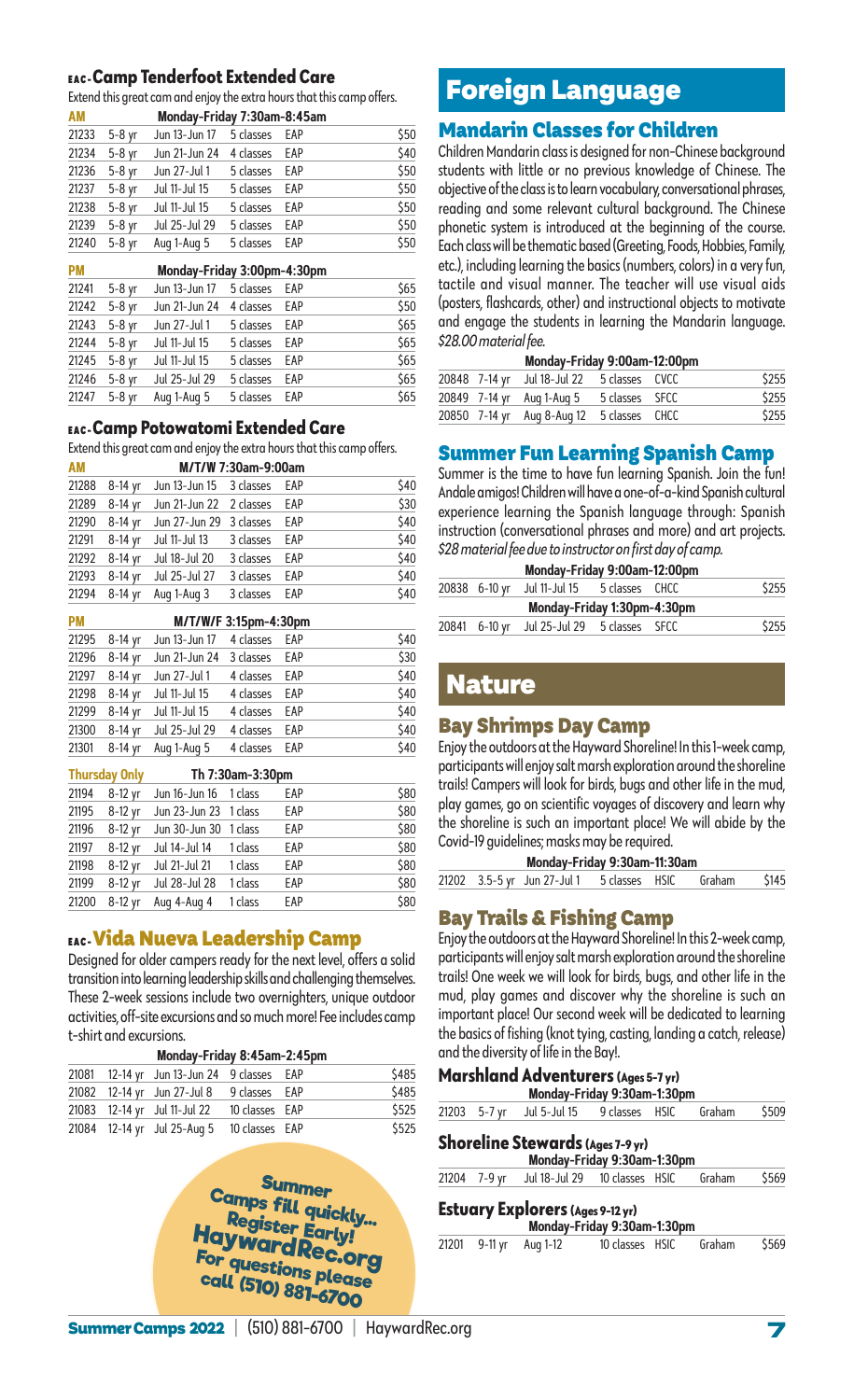# Wildlife Camp at Sulphur Creek

Explore nature and learn about animals at Sulphur Creek's Wildlife Camp. Campers will meet animals, do crafts, go on hikes, and explore the park with us! Age groups will learn different curriculum. (No camp on Monday June 20th or Monday July 5th). COVID notes: We will abide by COVID guidelines, campers may be asked to wear masks, campers are to provide their own snacks, lunch, and water bottles.

|       | Tuesday-Friday 9:00am-3:00pm |               |           |             |        |       |  |  |
|-------|------------------------------|---------------|-----------|-------------|--------|-------|--|--|
| 21220 | 7-9 yr                       | Jun 21-Jun 24 | 4 classes | <b>SCNC</b> | Varner | \$250 |  |  |
| 21222 | $9-11$ yr                    | Jul 5-Jul 8   | 4 classes | <b>SCNC</b> | Varner | \$250 |  |  |
|       | Monday-Friday 9:00am-3:00pm  |               |           |             |        |       |  |  |
| 21221 | $5-7$ yr                     | Jun 27-Jul 1  | 5 classes | <b>SCNC</b> | Varner | \$295 |  |  |
| 21223 | 7-9 yr                       | Jul 11-Jul 15 | 5 classes | <b>SCNC</b> | Varner | \$295 |  |  |
| 21224 | $5-7$ vr                     | Jul 18-Jul 22 | 5 classes | <b>SCNC</b> | Varner | \$295 |  |  |
| 21225 | $9-11$ yr                    | Jul 25-Jul 29 | 5 classes | <b>SCNC</b> | Varner | \$295 |  |  |
| 21226 | 7-9 yr                       | Aug 1-Aug 5   | 5 classes | <b>SCNC</b> | Varner | \$295 |  |  |
| 21227 | $5-7$ vr                     | Aug 8-Aug 12  | 5 classes | <b>SCNC</b> | Varner | \$295 |  |  |

# Science & Technology

## EV3 Mindstorm Summer Camp

What do transformers, factory machines and Google cars have in common? They are all robots! We can build simple robots ourselves using basic parts such as sensors and motors to make helicopters, robot dogs and much more. This class will teach you everything you need to know to program your own robot and you'll have fun being a part of the fascinating and ever-growing STEM field. And after all, who doesn't want their own robot?

**Tuesday-Friday 1:00pm-4:00pm** 

|  | 20870 8-14 yr Jun 21-Jun 24 4 classes SFCC Salpekar \$120 |  |  |
|--|-----------------------------------------------------------|--|--|
|  |                                                           |  |  |

#### Junior Programmers**- Virtual Camp**

Learn to create your first programs using Scratch Jr.! Start with making a character dance to producing a full simulated environment. In this introductory sequence of projects for Scratch Jr., we gradually introduce a variety of practices and concepts while simultaneously exposing young coders to a variety of blocks and tools in Scratch Jr. Each project is aligned with the algorithms and programming standards developed by the Computer Science Teachers Association (CSTA). Code for Fun instructors are experts in computer science and make all of our online sessions fun and engaging for all students. Materials: 1. Any 2 devices from - Computer (PC/MAC), iPad, Android Tablet or 2 Computers (PC/MAC) or computer connected to 2 monitors

| Monday-Friday 9:00am-12:00pm |                                       |  |  |       |  |  |
|------------------------------|---------------------------------------|--|--|-------|--|--|
| 20873 5-7 yr                 | Jun 20-Jun 24 5 classes Virtual Class |  |  | \$290 |  |  |

#### MAD SCIENCE: Ancient Adventures

Dinosaurs, Myths, and Legends! Dig up some proof when little more than fables are left behind! Learn how scientists excavate to discern fact from fiction. Study bone fragments & pottery shards to understand what they can tell us about history! Make and takehome projects each day like a fossil reproduction and an amber time capsule. \$25 Material Fee due the first day of camp.

| Tuesday-Friday 9:00am-12:00pm |                                          |  |  |       |  |  |
|-------------------------------|------------------------------------------|--|--|-------|--|--|
| 21000 6-11 yr                 | Jul 5-Jul 8 4 classes CHCC               |  |  | \$245 |  |  |
|                               | Tuesday-Friday 1:00pm-4:00pm             |  |  |       |  |  |
|                               | 21001 6-11 yr Jul 5-Jul 8 4 classes CHCC |  |  | \$245 |  |  |
|                               |                                          |  |  |       |  |  |
|                               | l Can nasa 19 San tha agus Saalitu kar   |  |  |       |  |  |

**See page 12 for the camp facility key**

# MAD SCIENCE: Jet Cadets

This hands-on Mad Science program teaches you all about aerodynamics and the world above us! Explore the basic principles of flight, build airplanes, ride a hovercraft and construct balloon copters. Learn about celestial navigation and take home a rocket you build yourself! *\$30 Material Fee due the first day of camp.*

| Monday-Friday 9:00am-12:00pm |                              |  |  |       |  |  |  |
|------------------------------|------------------------------|--|--|-------|--|--|--|
| 21002 6-11 vr                | Jul 18-Jul 22 5 classes SFCC |  |  | \$295 |  |  |  |
|                              | Monday-Friday 1:00pm-4:00pm  |  |  |       |  |  |  |
| 21003 6-11 yr                | Jul 18-Jul 22 5 classes SFCC |  |  | \$295 |  |  |  |

#### **MAD SCIENCE: NASA Journey Into** Outer Space

Mad Science and NASA have teamed up to bring you the excitement and wonder of space in this new voyage of discovery. Explore the farthest reaches of our solar system. Probe the mysteries of meteors and bounce around satellite light as you learn about space phenomena! \$25 Material Fee due the first day of camp.

|               | Tuesday-Friday 9:00am-12:00pm |  |       |
|---------------|-------------------------------|--|-------|
| 20998 6-11 yr | Jun 21-Jun 24 4 classes ACC   |  | \$245 |
|               | Tuesday-Friday 1:00pm-4:00pm  |  |       |
| 20999 6-11 yr | Jun 21-Jun 24 4 classes ACC   |  | \$245 |

#### **MAD SCIENCE: Reactions in Action**

Dive into the realms of the Chemical and Physical world in this crazy week of non-stop action and reaction! Explore our wonder lab and find eggs that don't break, ice that doesn't melt and discover how to freeze time! Perform spectacular hands-on experiments and continue the fun at home with the gadgets you've designed in the lab! *\$30 Material Fee due the first day of camp.*

|                             |               | Monday-Friday 9:00am-12:00pm |  |  |       |  |  |
|-----------------------------|---------------|------------------------------|--|--|-------|--|--|
|                             | 20996 6-11 yr | Jun 13-Jun 17 5 classes CVCC |  |  | \$295 |  |  |
| Monday-Friday 1:00pm-4:00pm |               |                              |  |  |       |  |  |
|                             | 20997 6-11 yr | Jun 13-Jun 17 5 classes CVCC |  |  | \$295 |  |  |

## MAD SCIENCE: "Fizz"-ical Phenomena & Che-Mystery

Have a ton of fun and whip up potions! Experiment with all kinds of chemical reactions, including growing crystals, making sidewalk chalk, and learning the science of chromatography! Mix it up and experiment with molecular madness, radical reactions and "fizz"-ical and chemical reactions!

|       |               | Monday-Friday 9:00am-12:00pm |  |       |
|-------|---------------|------------------------------|--|-------|
|       | 21006 6-12 vr | Aug 15-Aug 19 5 classes SFCC |  | \$295 |
|       |               | Monday-Friday 1:00pm-4:00pm  |  |       |
| 21007 | 6-12 vr       | Aug 15-Aug 19 5 classes SFCC |  | \$295 |
|       |               |                              |  |       |

#### **MAD SCIENCE: Young Inventors**

Creative Contraption Warning! This camp is designed by you-the Inventor! Each day you'll be given a series of challenges which must be overcome using basic materials, simple machines, tips from world famous inventors and the most important thing of all your imagination! With a little ingenuity, you'll construct catapults and forts, then lay siege to a castle. Assemble your own working light stick and prepare to rule the galaxy! While Thomas Edison said, invention is 10% inspiration and 90% perspiration; this camp is 100% fun! *\$30 Material Fee due the first day of camp.*

|               | Monday-Friday 9:00am-12:00pm |  |       |
|---------------|------------------------------|--|-------|
| 21004 7-12 vr | Aug 8-Aug 12 5 classes ACC   |  | \$295 |
|               | Monday-Friday 1:00pm-4:00pm  |  |       |
| 21005 7-12 vr | Aug 8-Aug 12 5 classes ACC   |  | \$295 |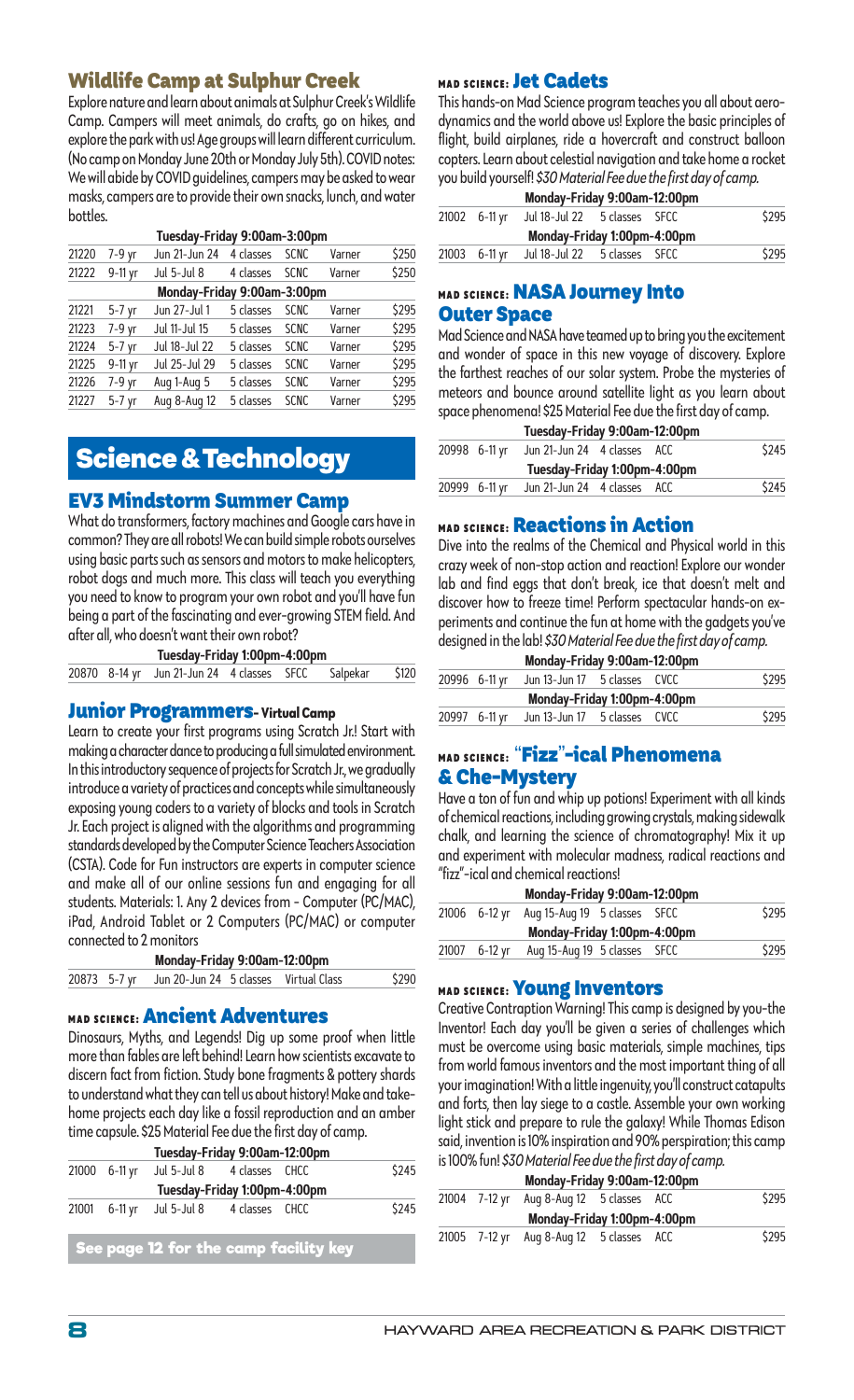# Mobile App Development for

#### Beginners**- Virtual Camp**

Want to learn how to create your own mobile apps from the comfort of your home? Learn the basics of programming through mobile app development with Code for Fun using the MIT App Inventor! Have fun creating and sharing apps with your friends. During this course you will learn how to create a user interface, develop simple games for android devices, utilize device sensors, and create your own virtual assistant like Siri or Alexa. Run the apps you create on your android device or simulator (Strongly preferred to use a physical device as many of the sensors we will be using are not present in the emulator). Requirements: Mac or PC or Chromebook, Web Cam, Stable internet connection (for video conference), Stable Wi-Fi connection or USB cord (for connecting companion app) Recommended: Android phone/tablet, or iPhone/iPad.. (Its way more fun to test this way since many of the phone sensor are not present in the emulator) Before signing up, please make sure you are able to use the companion app on your device by following the instructions at this link: https://appinventor.mit.edu/explore/ai2/setup-device-wifi.html

https://appinventor.mit.edu/explore/ai2/setup-emulator.html Code for Fun instructors are experts in Computer Science and make all of our online sessions fun and engaging.

|  | Mondav-Fridav 1:00pm-4:00pm |
|--|-----------------------------|
|  |                             |

| m |                                                    |  |  |       |  |  |  |
|---|----------------------------------------------------|--|--|-------|--|--|--|
|   | 20876 9-13 yr Jun 27-Jul 1 5 classes Virtual Class |  |  | \$290 |  |  |  |
|   | Monday-Friday 9:00am-12:00pm                       |  |  |       |  |  |  |
|   | 20877 9-13 yr Aug 1-Aug 5 5 classes Virtual Class  |  |  | \$290 |  |  |  |

## PLAY-WELL TEKNOLOGIES: STEM & Minecraft Engineering

Prepare for a full-day LEGO® camp packed with hands-on and minds-on STEM fun! First, build projects inspired by cool machines while applying real-world concepts in physics, engineering, and architecture. Then, journey into the Minecraft universe to build a Creeper, a Lava Trap, and a Minecart! Engineer and Craft innovative solutions in this full-day themed engineering camp for LEGO® fanatics!

| Tuesday-Friday 9:00am-4:00pm |                                            |  |  |       |  |  |
|------------------------------|--------------------------------------------|--|--|-------|--|--|
|                              | 21275 6-10 yr Jun 21-Jun 24 4 classes CVCC |  |  | \$280 |  |  |

#### PLAY-WELL TEKNOLOGIES: Pokemon Engineering

Calling all Pokémon trainers! With the Pokémon Championship approaching, join our enthusiastic Play-Well instructors as we build and catch our favorite Pokémon, rescue Pikachu from Team Rocket, take a ride on the S.S. Anne to uncover rare and mystic Pokémon, and battle to see who will hold the title of Pokémon Master. Come along on our journey to catch 'em all!!

| Monday-Friday 9:00am-12:00pm |  |                                          |  |  |       |  |
|------------------------------|--|------------------------------------------|--|--|-------|--|
|                              |  | 21276 5-7 yr Jun 27-Jul 1 5 classes SGCC |  |  | \$150 |  |

# PLAY-WELL TEKNOLOGIES: Pokemon Master Engineering

LEGO® Master, I choose you!! In the race to be crowned the Ultimate Pokémon Champion, we need your help! Learn to build your favorite Pokémon, level up by teaching them special moves, evolve them into more powerful versions, and come face to face with the current champion in an epic battle for the title. Learn from our Play-Well Pokémon Masters so you can make it to the top!

PLAY-WELL TEKNOLOGIES: Enchanted Engineering

Come join our fun and knowledgeable Play-Well Instructors as we use LEGO® materials to build and interact with our favorite fairy tales! Help Cinderella make it back before midnight, fly with Peter Pan and the Lost Boys, and ensure Alice outwits the Queen of Hearts. All we need is your creativity and a little magic to bring it all to life! **Monday-Friday 9:00am-12:00pm** 

| MONGAL-LIGA MONGALIST DUGLISH |                                           |  |  |       |  |  |  |
|-------------------------------|-------------------------------------------|--|--|-------|--|--|--|
|                               | 21278 5-7 yr Jul 11-Jul 15 5 classes CHCC |  |  | \$150 |  |  |  |
|                               |                                           |  |  |       |  |  |  |

#### PLAY-WELL TEKNOLOGIES:

#### MARVELous Engineering

LEGO® Builders Assemble! We need you to come joins our experienced Play-Well Instructors to save the world. We will use LEGO® to build our strongest Avengers to defeat Thanos, help Thor retrieve Mjolnir, swing through the city with Spider-man, and tell Hulk to.... Smash! Our journey will take us to battles on this world and beyond; are you up to the challenge?

|  | Monday-Friday 1:00pm-4:00pm                |  |       |
|--|--------------------------------------------|--|-------|
|  | 21279 7-12 yr Jul 11-Jul 15 5 classes CHCC |  | \$150 |

## **Programming with Minecraft-Virtual Camp**

Use the power of coding to create a world in Minecraft never seen before! In this block-based coding course, students will learn how to concentrate on logic and computational thinking to build advanced programming algorithms that tie in with the world of Minecraft. Learn how to mod Minecraft, create stories, build mini games, reconstruct buildings, and turn blocks into gold! A great addition for students who have taken our Scratch programming course. Prerequisite: Block programming experience similar to Scratch Minecraft license not required. Code for Fun instructors are experts in computer science and make all of our online sessions fun and engaging for all ages.

| Monday-Friday 1:00pm-4:00pm |                                                     |  |  |       |  |  |
|-----------------------------|-----------------------------------------------------|--|--|-------|--|--|
|                             | 20875 9-13 yr Jul 18-Jul 22 5 classes Virtual Class |  |  | \$290 |  |  |

#### STEAMWORKS FOR KIDS: **Arcade Electronics**

If you are interested in fun and games, this workshop is for you! Work together with an electronics kit to build fun arcade games. Program a spinning light to display different sayings! Build and play a Home Run Derby game! Build circuits to test your memory, and an electronic circuit that plays the card game. Learn to program the circuit board to make different funky sounds. Play with the disco ball, sirens, or even a light show! Learn about different electronic components, amps, volts, resistance, and power. Come to the arcade for some hands-on fun!

|  | Monday-Friday 9:00am-12:00pm              |  |       |
|--|-------------------------------------------|--|-------|
|  | 20842 7-12 yr Jun 27-Jul 1 5 classes CVCC |  | \$285 |

#### STEAMWORKS FOR KIDS: Creative Engineering

Are you ready to use your imagination to design and build? Become a creative Engineer and work with an advanced three-dimensional construction kit that is yours to keep and take home. Design and build simple or complex models of a vehicle, robot, moving creatures, or buildings. You will also get your own 3-volt, geared motor, and learn the many ways to make it run. Build the fun into your creations, either from directions or your own imagination!

**Monday-Friday 1:00pm-4:00pm** 

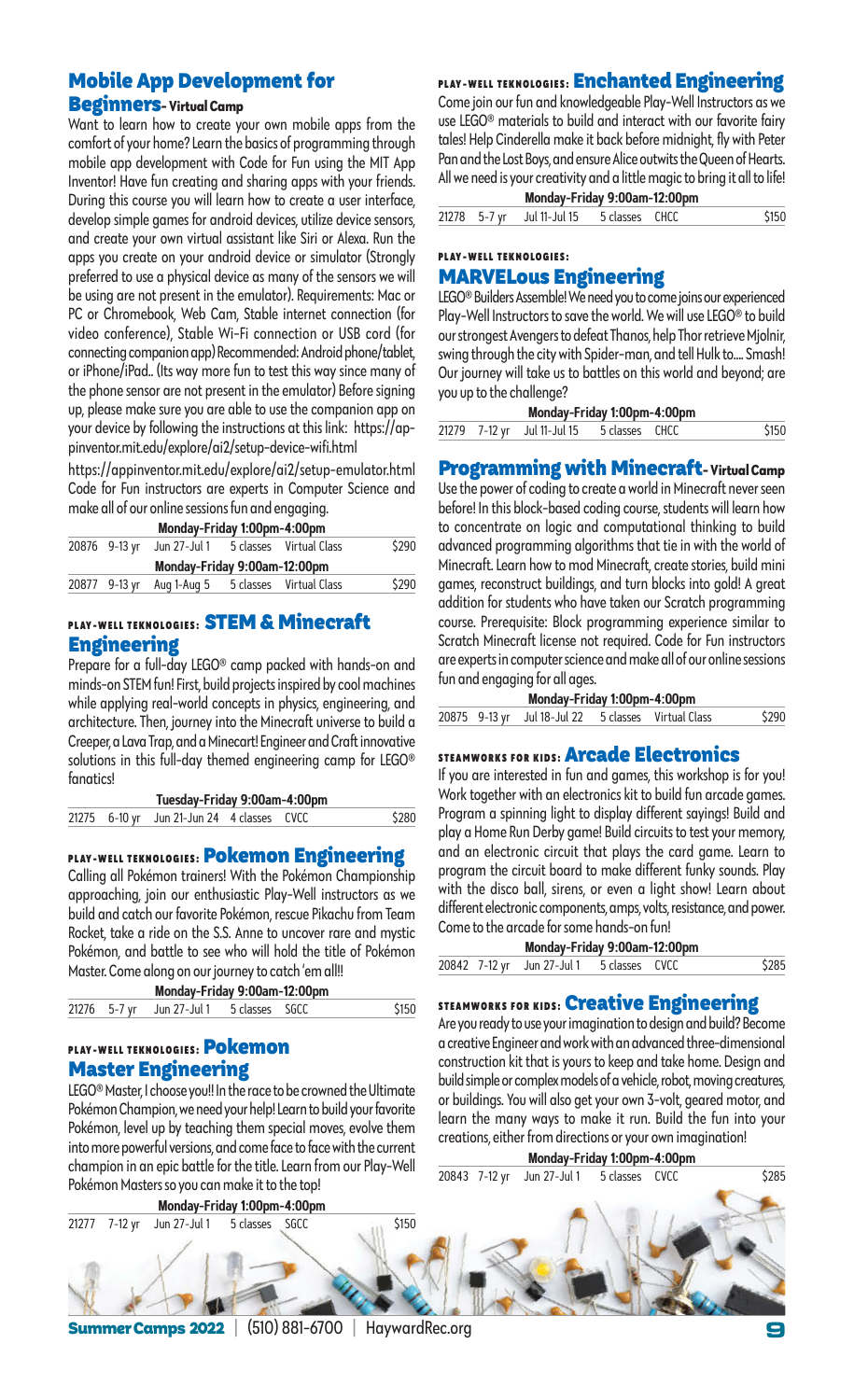## STEAMWORKS FOR KIDS: Electrifying Fun!

Learning about electronics is a snap in this hands-on workshop that uses safe, kid-friendly circuitry kits that you get to take home at the end of the workshop. Transform electrical energy into light, motion, and sound! Launch a glow-in-the-dark flying propeller into the air to see how high it can go! Build a musical doorbell, burglar alarm, or even your own radio! This is a perfect program for emerging electrical engineers, allowing plenty of time for tinkering, and discussions. Snap this up for plenty of fun!

**Monday-Friday 9:00am-12:00pm** 

|  | 20845 6-11 yr Jul 11-Jul 15 5 classes SGCC |  | \$285 |
|--|--------------------------------------------|--|-------|
|  |                                            |  |       |

#### STEAMWORKS FOR KIDS: Make It and Take It

Become a chemist and a creator as you discover hands-on science fun! You will make and take home a variety of cool things. Make an energy bead bracelet that changes to rainbow colors, grow a crystal tree overnight, make and launch your own rocket, create a Sharpie tie-dye t-shirt, and write secret messages in invisible ink! Make your own slime, flubber, and other cool projects. Wrap up the workshop by making ice cream using science. Come join us to make some fun and take it home!

|  | Monday-Friday 1:00pm-4:00pm                |  |       |
|--|--------------------------------------------|--|-------|
|  | 20844 6-11 yr Jul 11-Jul 15 5 classes SGCC |  | \$285 |

# Superhero Scratch

#### Programming**- Virtual Camp**

Welcome to the world of Scratch! This camp prepares students for a world of Scratch, a block-based visual programming language developed by the MIT media lab. In this camp, students will cover basic and intermediate levels of Scratch and learn how to create their own Superhero games to share with friend and family. Code for Fun instructors are experts in computer science and make all of our online sessions fun and engaging for all ages.

| Monday-Friday 9:00am-12:00pm |                                                    |  |  |       |  |  |  |
|------------------------------|----------------------------------------------------|--|--|-------|--|--|--|
|                              | 20874 8-12 yr Jun 27-Jul 1 5 classes Virtual Class |  |  | \$290 |  |  |  |

#### YOUNG ENGINEERS- Bricks Challenge

Young Engineers is a STEM program that introduces the world of STEM to young kids in a unique way. Science becomes fun as the kids create models and see the practical application of mechanics and physics. It is a very exciting program where children get to build models and tinker with them to understand the science behind it. They have the opportunity to acquire and implement engineering concepts as they explore the world of science. With Bricks Challenge the kids explore classic mechanics.

| Tuesday-Friday 9:30am-12:00pm |  |                                            |  |  |       |  |  |
|-------------------------------|--|--------------------------------------------|--|--|-------|--|--|
|                               |  | 20636 5-11 yr Jun 21-Jun 24 4 classes SGCC |  |  | \$160 |  |  |

#### YOUNG ENGINEERS- Galileo Technic

Young Engineers is a STEM program that introduces the world of STEM to young kids in a unique way. Science becomes fun as the kids create models and see the practical application of mechanics and physics. It is a very exciting program where children get to build models and tinker with them to understand the science behind it. They have the opportunity to acquire and implement engineering concepts as they explore the world of science. With Galileo Technic the kids have an opportunity to understand the laws of physics.

| Monday-Friday 9:30am-12:00pm |                                           |  |                                       |       |  |  |  |  |
|------------------------------|-------------------------------------------|--|---------------------------------------|-------|--|--|--|--|
|                              | 20637 5-11 yr Jun 27-Jul 1 5 classes CHCC |  |                                       | \$199 |  |  |  |  |
|                              |                                           |  | See page 12 for the camp facility key |       |  |  |  |  |

# Teen Science & Technology

# CODE FOR FUN: Intro to Python with Minecraft

Minecraft megafan or a newbie? Mine with us with Python! You'll see Minecraft in a whole new light. Learn short and simple tricks with Python programming language and customize Minecraft products. Make mini-games, duplicate entire buildings, and turn blocks into gold. Sure, you could spend all day mining for precious resources or building your mansion by hand, but with the power of Python, get in 'Mine-ute' tons of 'Craft-y' awesome results!

| Monday-Friday 9:00am-3:00pm |                                             |  |  |       |  |  |  |  |
|-----------------------------|---------------------------------------------|--|--|-------|--|--|--|--|
|                             | 20856 10-15 yr Jun 13-Jun 17 5 classes SGCC |  |  | \$550 |  |  |  |  |

#### CODE FOR FUN: Web Design

Welcome to the magical world of Web design; and create your own interactive webpages! Link to other sites; add images; collect information from visitors using JavaScript programming. Learning HTML is a fun way to express yourself. Expand your creative potential and create a website of your very own design!

|  | Monday-Friday 9:00am-3:00pm                |  |       |
|--|--------------------------------------------|--|-------|
|  | 20863 11-15 yr Aug 8-Aug 12 5 classes CHCC |  | \$550 |

# Python Programming**- Virtual Camp**

Ready to Python your way through Summer? Join Code for Fun to experience one of the most popular coding languages taught around the world. Guided by an experienced Code for Fun teacher, students will explore beginning and intermediate levels of the language. Code for Fun instructors are experts in computer science and make all of our online sessions fun and engaging for all ages. **Monday-Friday 1:00pm-4:00pm** 

| monday-Friday i:UUpm-4:UUpm |  |                                                      |  |  |       |  |  |
|-----------------------------|--|------------------------------------------------------|--|--|-------|--|--|
|                             |  | 20879 10-15 yr Jun 20-Jun 24 5 classes Virtual Class |  |  | \$290 |  |  |

#### Roblox Game Design**- Virtual Camp**

Learn how to create your own Roblox Games and publish them for others to play! You will use Roblox Studio to create obstacle courses and story and adventure games to collect and sell items. After a few days of guided tutorials, you will be free to invent and build a game of your own design. You will become an expert at navigating 3D space. Design and manipulate elements to create the environment you imagine! You will use the Lua programming language to define the rules and mechanics of your games. Materials Needed: Mac or Windows PC only, Roblox and Roblox Studio installed, WebCam, Stable internet connection with access to Zoom Video Conferencing, 3 button mouse with scroll-wheel Code for Fun instructors are experts in computer science and make all of our online sessions fun and engaging for all ages.

| Monday-Friday 9:00am-12:00pm |                                                      |  |  |       |  |  |  |  |
|------------------------------|------------------------------------------------------|--|--|-------|--|--|--|--|
|                              | 20878 10-15 yr Jun 20-Jun 24 5 classes Virtual Class |  |  | \$290 |  |  |  |  |
|                              |                                                      |  |  |       |  |  |  |  |

# Web Design and the World

#### of HTML**- Virtual Camp**

Learn how to create an interactive website with Code for Fun! This Web Design camp will teach students the fundamentals of HTML5 and CSS (Cascading Style Sheets) to create their own multipage websites. Students will gain the necessary skills to make cool and fun webpages to show off to friends and family. Code for Fun instructors are experts in computer science and make all of our online sessions fun and engaging for all ages.

|                | Monday-Friday 9:00am-12:00pm          |                         |       |
|----------------|---------------------------------------|-------------------------|-------|
| 20880 11-15 vr | Jun 20-Jun 24 5 classes Virtual Class |                         | \$290 |
|                | Monday-Friday 1:00pm-4:00pm           |                         |       |
|                | 20881 11-15 yr Jul 11-Jul 15          | 5 classes Virtual Class | \$290 |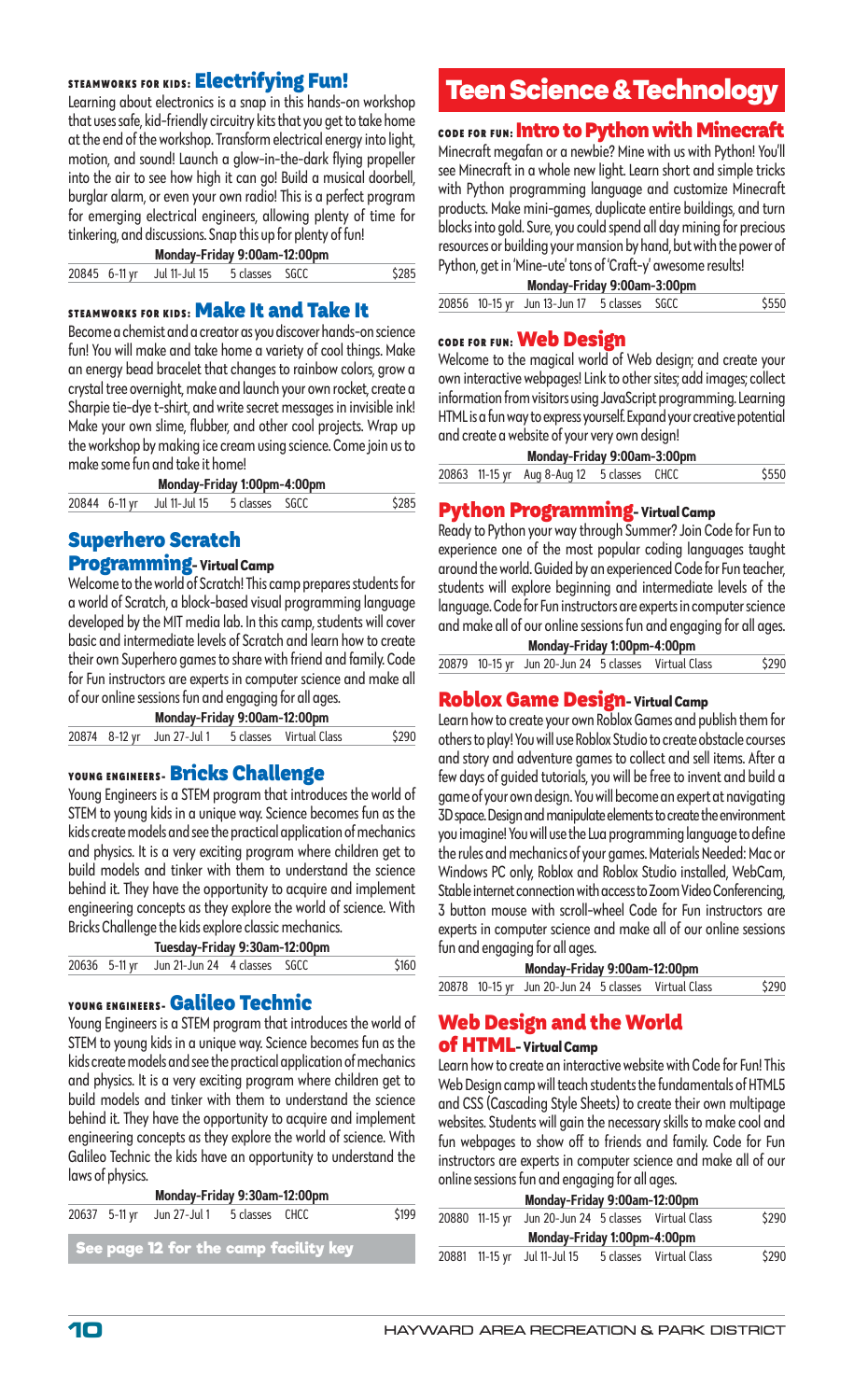# Sports

#### **MMAPS: Soccer Camp HD**

Make Me A Pro Sports Soccer Camp. MMAP is vigilantly and proactively taking action to ensure that our socially distanced, on-site programs are run safely and smoothly while providing fun and meaningful learning experiences for kids. Make Me a Pro Sports will continue to stay updated on all the recent policies to assure safety. Join us for a fun, soccer experience from our experienced staff. Please Bring your own Soccer Ball, water ball and snack.

| Monday-Friday 9:00am-12:00pm |                                              |                  |  |                  |  |  |  |  |  |
|------------------------------|----------------------------------------------|------------------|--|------------------|--|--|--|--|--|
| 20708 5-12 vr                | Jun 13-Jun 17                                | 5 classes MJCC   |  | MMAP Staff \$225 |  |  |  |  |  |
|                              | 20709 5-12 yr Jul 11-Jul 15 5 classes MJCC   |                  |  | MMAP Staff \$225 |  |  |  |  |  |
|                              | 20712 5-12 yr Jun 20-Jun 24 10 classes PALHP |                  |  | MMAP Staff \$225 |  |  |  |  |  |
|                              | 20714 5-12 yr Jul 25-Jul 29 10 classes PALHP |                  |  | MMAP Staff \$225 |  |  |  |  |  |
| 20715 5-12 yr                | Aug 1-Aug 5                                  | 10 classes PALHP |  | MMAP Staff \$225 |  |  |  |  |  |

skyhawks: **Summer Basketball Camp** 

Skyhawks Basketball Camp teaches young athletes the fundamentals of Basketball through play! Skyhawks Coaches provide a positive environment with lots of encouragement to develop each child's confidence and skills while fostering a life-long passion for the game. Our New Summer Camp Curriculum combines your kids favorite Skyhawks Games with our new Workouts (Flexibility, Agility, Endurance, Skills), to create a fun and active camp for your child. Our development objectives include sport specific fundamentals along with footspeed, jumping, flexibility, range of motion, coordination, endurance, and self-esteem.

| Monday-Friday 9:00am-12:00pm  |               |                              |                |      |               |       |
|-------------------------------|---------------|------------------------------|----------------|------|---------------|-------|
|                               | 20971 6-12 yr | Jun 20-Jun 24 5 classes MJCC |                |      | Mirkia        | \$259 |
|                               | 20973 6-12 vr | Jul 18-Jul 22 5 classes      |                | MJCC | <b>Mirkia</b> | \$259 |
|                               | 20974 6-12 yr | Aug 1-Aug 5 5 classes MJCC   |                |      | <b>Mirkia</b> | \$259 |
| Tuesday-Friday 9:00am-12:00pm |               |                              |                |      |               |       |
|                               |               | 20972 6-12 yr Jul 5-Jul 8    | 4 classes MJCC |      | Mirkia        | \$210 |



#### SKYHAWKS: Summer Camp Soccer

Skyhawks Soccer Camp teaches young athletes the fundamentals of Soccer through play! Skyhawks Coaches provide a positive environment with lots of encouragement to develop each child's confidence and skills while fostering a life-long passion for the game. Our New Summer Camp Curriculum combines your kids favorite Skyhawks Games with our new Workouts (Flexibility, Agility, Endurance, Skills), to create a fun and active camp for your child. Our development objectives include sport specific fundamentals along with footspeed, jumping, flexibility, range of motion, coordination, endurance, and self-esteem.

| Monday-Friday 9:00am-12:00pm |
|------------------------------|
|                              |

|  | $m$ onaa $\gamma$ $\ldots$ aa $\gamma$ $\ldots$ ooa $\ldots$ ne $\ldots$ oop $\ldots$ |  |       |
|--|---------------------------------------------------------------------------------------|--|-------|
|  | 20882 6-12 yr Jun 13-Jun 17 5 classes AEOSP Mirkia                                    |  | \$259 |
|  | 20884 6-12 yr Jul 11-Jul 15 5 classes AEOSP Mirkia                                    |  | \$259 |
|  | 20885 6-12 yr Aug 8-Aug 12 5 classes AEOSP Mirkia                                     |  | \$259 |

# NAOFA:Hoop It Up Basketball Summer Camp

The HOOP IT UP Camp is packed with skills, drills, and daily competitions! This camp is designed to make your child a better basketball player. Whether they are a beginner or intermediate player, the drills taught at this camp will help them improve your game. They will learn footwork, passing, ball-handling and defense. Participants will enjoy fun challenges, games, and daily personal challenges in a positive and energetic environment. For more information visit www.NationalAcademyofAthletics.com

| Tuesday-Friday 9:00am-12:00pm |               |                              |  |             |       |       |
|-------------------------------|---------------|------------------------------|--|-------------|-------|-------|
|                               | 20975 7-12 yr | Jun 21-Jun 24 4 classes CVCC |  |             | Locks | \$125 |
|                               |               | Tuesday-Friday 9:00am-3:00pm |  |             |       |       |
|                               | 20977 7-12 yr | Jun 21-Jun 24 4 classes CVCC |  |             | Locks | \$249 |
| Monday-Friday 9:00am-12:00pm  |               |                              |  |             |       |       |
|                               | 20978 7-12 yr | Jul 11-Jul 15 5 classes CVCC |  |             | Locks | \$155 |
|                               | 20980 7-12 yr | Jul 25-Jul 29 5 classes CVCC |  |             | Locks | \$155 |
| Monday-Friday 9:00am-3:00pm   |               |                              |  |             |       |       |
| 20979                         | 7-12 yr       | Jul 11-Jul 15 5 classes      |  | <b>CVCC</b> | Locks | \$310 |
| 20981                         | $7-12$ yr     | Jul 25-Jul 29 5 classes      |  | <b>CVCC</b> | Locks | \$310 |

## NAOFA: All Sorts of Sports Summer Camp

A great way to introduce your youngsters to the world of sports, teamwork, and athletics! This will help to build your child's motor skills, hand-eye coordination, agility, and many sports specific skills. Your child will have a blast learning drills and mastering personal challenges for a variety of sports that may include basketball, soccer, relay & obstacle races and a whole lot more. For more information visit www.NationalAcademyofAthletics.com

**Monday-Friday 9:00am-12:00pm**  20976 7-12 yr Jun 13-Jun 17 5 classes KP Locks \$155 20985 7-12 yr Aug 1-Aug 5 5 classes KP Locks \$155 **Monday-Friday 9:00am-3:00pm**  20982 7-12 yr Jun 13-Jun 17 5 classes KP Locks \$310 20986 7-12 yr Aug 1-Aug 5 5 classes KP Locks \$310 **Tuesday-Friday 9:00am-3:00pm**  20983 7-12 yr Jul 5-Jul 8 4 classes KP Locks \$249 **Tuesday-Friday 9:00am-12:00pm**  20984 7-12 yr Jul 5-Jul 8 4 classes KP Locks \$125

> **Summer Camps fill quickly... Register Early! HaywardRec.org For questions please call (510) 881-6700**